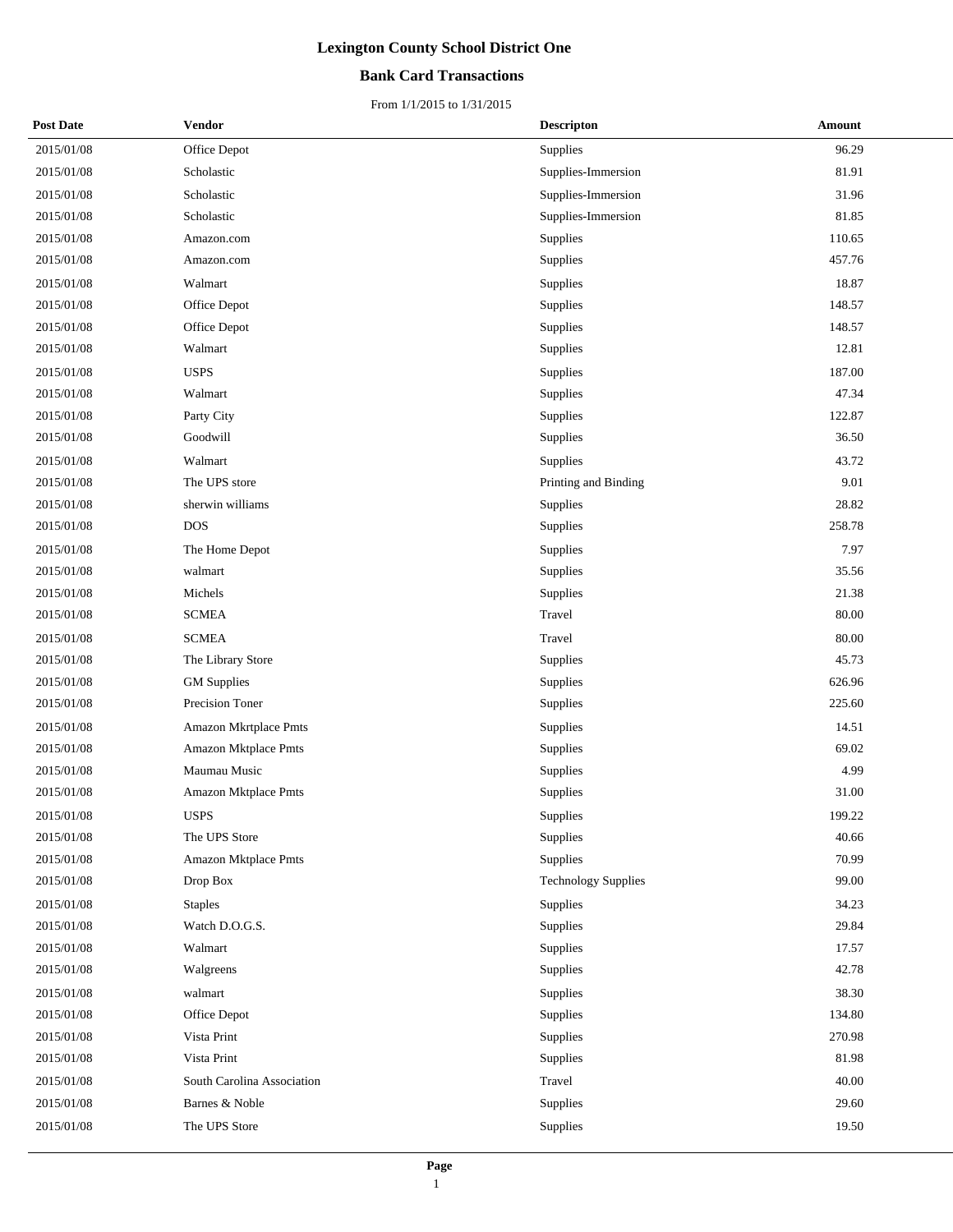## **Bank Card Transactions**

| <b>Post Date</b> | <b>Vendor</b>                  | <b>Descripton</b>         | Amount   |
|------------------|--------------------------------|---------------------------|----------|
| 2015/01/08       | <b>US Postal Service</b>       | Supplies                  | 6.49     |
| 2015/01/08       | On-line Environmental          | Other Prof & Tech Service | 425.00   |
| 2015/01/08       | Shumpert's IGA                 | Supplies                  | 9.18     |
| 2015/01/08       | Lowes                          | Supplies                  | 512.89   |
| 2015/01/08       | Walker Hardware                | Supplies                  | 3.94     |
| 2015/01/08       | Walker Hardware                | Supplies                  | 22.66    |
| 2015/01/08       | Lowe's                         | Supplies                  | 46.34    |
| 2015/01/08       | Lowes                          | Supplies                  | 32.25    |
| 2015/01/08       | Lowes                          | Supplies                  | 60.22    |
| 2015/01/08       | City Electric                  | Supplies                  | 19.01    |
| 2015/01/08       | Lowe's                         | Supplies                  | 77.71    |
| 2015/01/08       | LifeProof Apple iiPhone 6 Blac | Supplies                  | 99.35    |
| 2015/01/08       | Walmart                        | Supplies                  | 576.84   |
| 2015/01/08       | Pelion Elementary Cafeteria    | Supplies                  | 88.27    |
| 2015/01/08       | Sweet Magnolia's               | Supplies                  | 60.00    |
| 2015/01/08       | HOME DEPOT                     | Supplies                  | 60.43    |
| 2015/01/08       | Piggly Wiggly                  | Supplies                  | 5.00     |
| 2015/01/08       | USairways                      | Travel                    | 25.00    |
| 2015/01/08       | USairways                      | Travel                    | 50.00    |
| 2015/01/08       | USairways                      | Travel                    | 25.00    |
| 2015/01/08       | <b>Blue Star Services</b>      | Travel                    | 33.00    |
| 2015/01/08       | <b>US Airways</b>              | Travel                    | 25.00    |
| 2015/01/08       | <b>USAirways</b>               | Travel                    | 25.00    |
| 2015/01/08       | Homegoods                      | Supplies                  | 32.07    |
| 2015/01/08       | Displays 2 Go                  | Supplies                  | 1,745.92 |
| 2015/01/08       | Kirklands                      | Supplies                  | 110.18   |
| 2015/01/08       | Ikea                           | Supplies                  | 224.96   |
| 2015/01/08       | Amazon                         | Supplies                  | 112.31   |
| 2015/01/08       | <b>JW</b> Pepper               | Pupil Activity            | 70.98    |
| 2015/01/08       | PW Pepper                      | Pupil Activity            | $-54.95$ |
| 2015/01/08       | PW Pepper                      | Pupil Activity            | $-49.95$ |
| 2015/01/08       | RSP Columbia                   | Pupil Activity            | 52.00    |
| 2015/01/08       | Earthsongs                     | Pupil Activity            | 37.50    |
| 2015/01/08       | Amazon.com                     | Pupil Activity            | 69.56    |
| 2015/01/08       | walmart                        | Pupil Activity            | 68.46    |
| 2015/01/08       | teachers discovery             | Pupil Activity            | 111.20   |
| 2015/01/08       | Amazon                         | Pupil Activity            | 12.47    |
| 2015/01/08       | Amazon                         | Pupil Activity            | 20.27    |
| 2015/01/08       | education wonderland           | Pupil Activity            | 61.89    |
| 2015/01/08       | food lion                      | Pupil Activity            | 18.54    |
| 2015/01/08       | Publix                         | Pupil Activity            | 9.16     |
| 2015/01/08       | walmart                        | Pupil Activity            | 23.88    |
| 2015/01/08       | LOWES                          | Pupil Activity            | 312.35   |
| 2015/01/08       | Wal Mart                       | Pupil Activity            | 49.84    |
| 2015/01/08       | Amazon.com                     | Pupil Activity            | 12.50    |
|                  |                                |                           |          |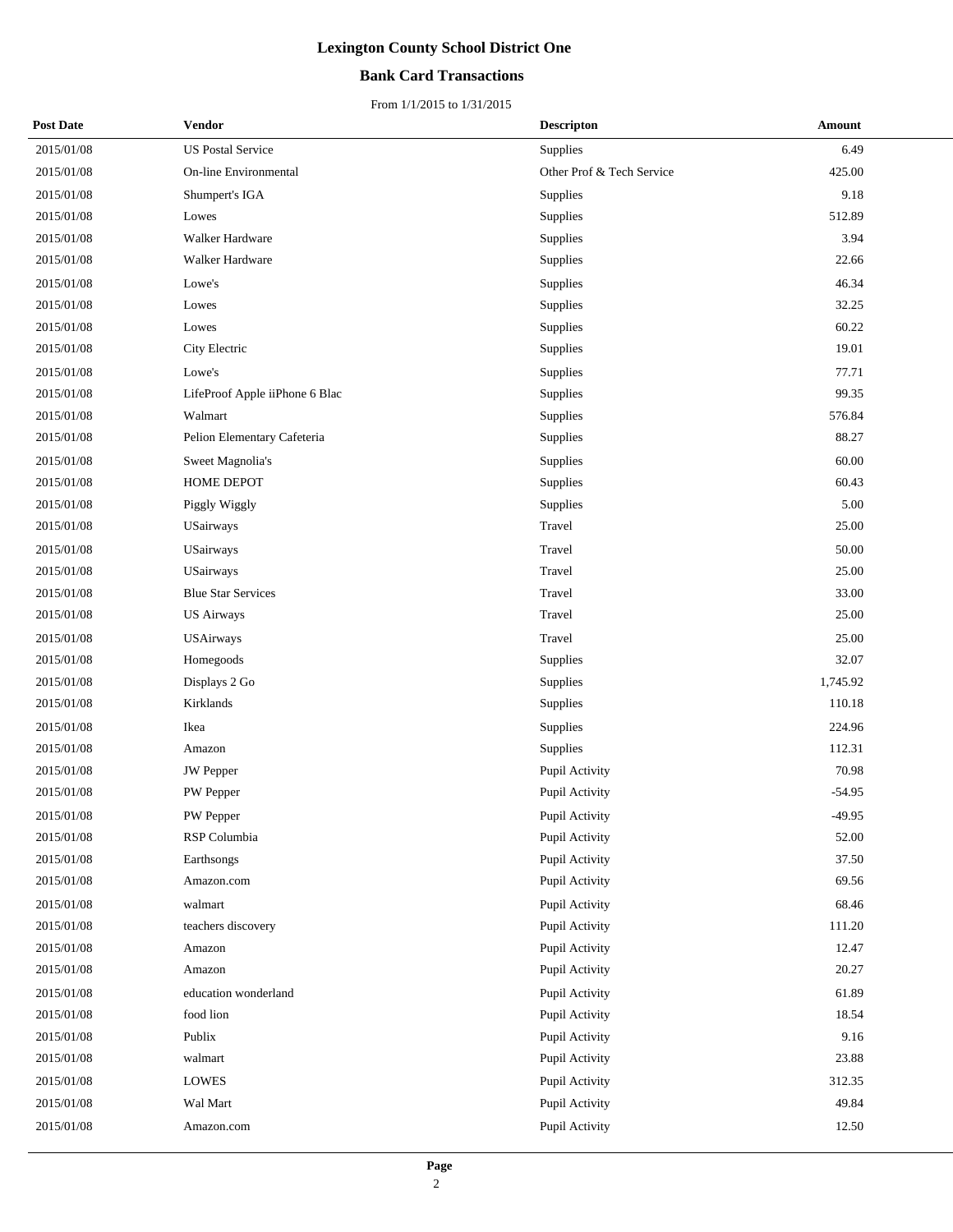## **Bank Card Transactions**

| <b>Post Date</b> | Vendor                            | <b>Descripton</b>    | Amount   |
|------------------|-----------------------------------|----------------------|----------|
| 2015/01/08       | Lectorum                          | Pupil Activity       | 423.02   |
| 2015/01/08       | Amazon.com                        | Pupil Activity       | 28.76    |
| 2015/01/08       | Amazon.com                        | Pupil Activity       | 25.28    |
| 2015/01/08       | Amazon.com                        | Pupil Activity       | 9.93     |
| 2015/01/08       | Amazon.com                        | Pupil Activity       | 28.76    |
| 2015/01/08       | Amazon                            | Pupil Activity       | 15.49    |
| 2015/01/08       | Amazon.com                        | Pupil Activity       | 52.27    |
| 2015/01/08       | <b>Dollar Days</b>                | Pupil Activity       | 151.57   |
| 2015/01/08       | The UPS Store                     | Pupil Activity       | 10.80    |
| 2015/01/08       | <b>JW</b> Pepper                  | Pupil Activity       | 54.95    |
| 2015/01/08       | Oriental Trading                  | Pupil Activity       | 26.74    |
| 2015/01/08       | Raptor                            | Pupil Activity       | 300.00   |
| 2015/01/08       | A-Z Learning                      | Pupil Activity       | 203.20   |
| 2015/01/08       | A-Z Learning                      | Pupil Activity       | 203.20   |
| 2015/01/08       | A-Z Learning                      | Pupil Activity       | 203.20   |
| 2015/01/08       | Walmart                           | Pupil Activity       | 8.47     |
| 2015/01/08       | walmart                           | Pupil Activity       | 27.37    |
| 2015/01/08       | walmart                           | Pupil Activity       | 1.50     |
| 2015/01/08       | Target                            | Pupil Activity       | 76.45    |
| 2015/01/08       | dollar tree                       | Pupil Activity       | 6.12     |
| 2015/01/08       | Lowe's                            | Pupil Activity       | 22.32    |
| 2015/01/08       | Parkers of Lexington              | Pupil Activity       | 17.12    |
| 2015/01/08       | Office Depot                      | Pupil Activity       | 280.40   |
| 2015/01/08       | Party City                        | Pupil Activity       | 115.32   |
| 2015/01/08       | Food Lion                         | Pupil Activity       | 21.42    |
| 2015/01/08       | Walmart                           | Pupil Activity       | 37.44    |
| 2015/01/08       | Walmart                           | Pupil Activity       | 23.88    |
| 2015/01/08       | Walmart                           | Pupil Activity       | 134.67   |
| 2015/01/08       | Pine Press Printing               | Pupil Activity       | 62.00    |
| 2015/01/08       | <b>Glazier Clinics</b>            | Pupil Activity       | 497.00   |
| 2015/01/08       | Michael's                         | Pupil Activity       | $-44.88$ |
| 2015/01/08       | <b>SC Athletic Administrators</b> | Pupil Activity       | 255.93   |
| 2015/01/08       | Carolina Wings                    | Pupil Activity       | 214.33   |
| 2015/01/08       | Walmart                           | Pupil Activity       | 126.62   |
| 2015/01/08       | Strike Tec                        | Pupil Activity       | 357.48   |
| 2015/01/08       | home depot                        | Pupil Activity       | 27.94    |
| 2015/01/08       | walmart                           | Pupil Activity       | 52.57    |
| 2015/01/08       | ole timey                         | Pupil Activity       | 42.66    |
| 2015/01/08       | Crown Trophies                    | Supplies             | 102.28   |
| 2015/01/08       | Clubflyers.com                    | Printing and Binding | 343.78   |
| 2015/01/09       | AMAZON.COM AMZN.COM/BILL          | Supplies             | 35.73    |
| 2015/01/09       | USPS 45500000729800364            | Supplies             | 102.00   |
| 2015/01/09       | AMAZON.COM AMZN.COM/BILL          | Supplies             | 31.30    |
| 2015/01/09       | <b>Staples</b>                    | Printing and Binding | 109.94   |
| 2015/01/09       | FedEx Office                      | Supplies             | 166.79   |
|                  |                                   |                      |          |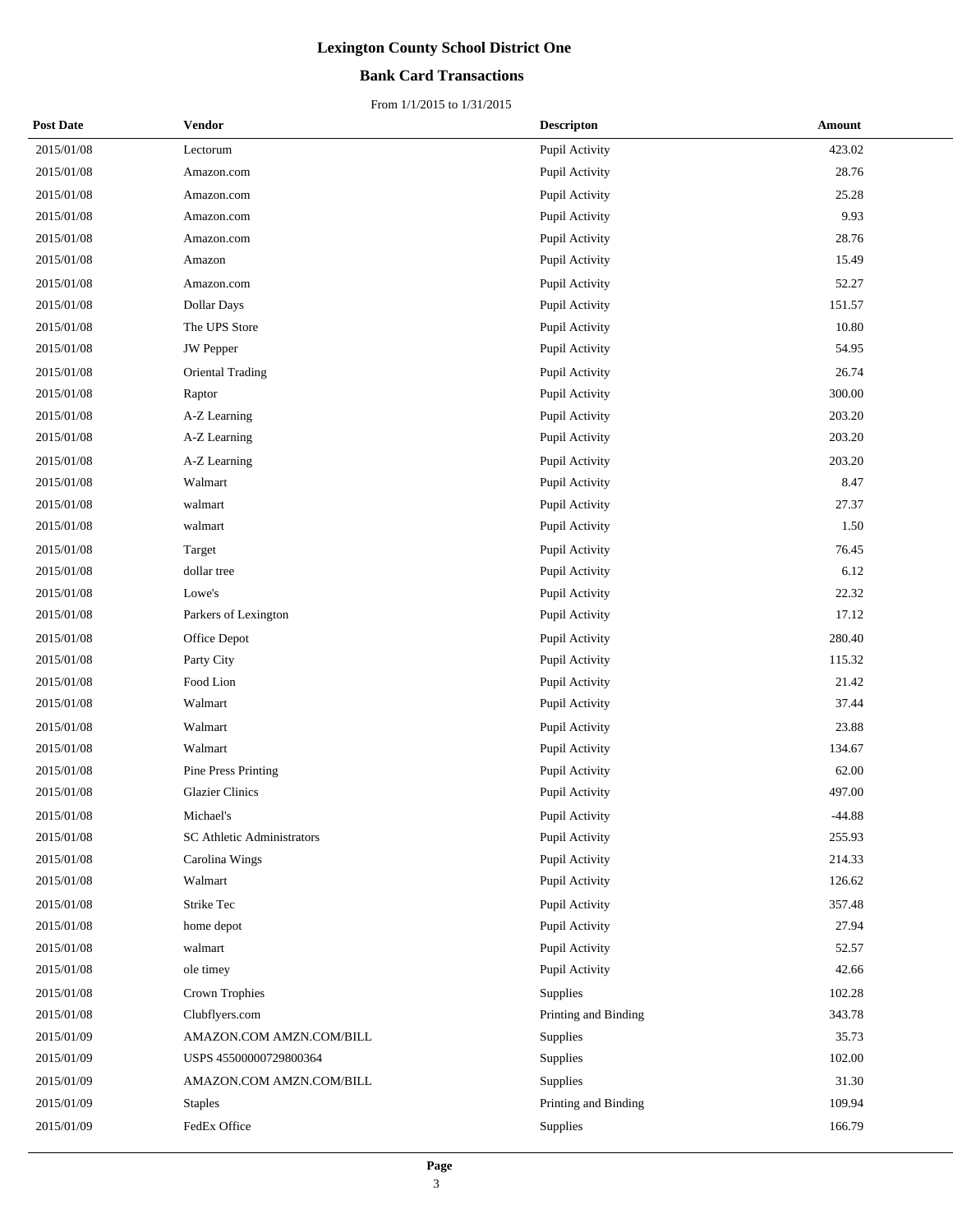## **Bank Card Transactions**

| <b>Post Date</b> | Vendor                   | <b>Descripton</b> | Amount |
|------------------|--------------------------|-------------------|--------|
| 2015/01/09       | Amazon.com               | Supplies          | 92.13  |
| 2015/01/09       | Oriental Trading Co.     | Supplies          | 19.24  |
| 2015/01/09       | Office Depot             | Supplies          | 17.11  |
| 2015/01/09       | Amazon                   | Supplies          | 129.00 |
| 2015/01/09       | Office Depot             | Supplies          | 26.57  |
| 2015/01/09       | Radio Shack              | Supplies          | 14.96  |
| 2015/01/09       | Office Depot             | Supplies          | 92.00  |
| 2015/01/09       | Lowes                    | Supplies          | 41.55  |
| 2015/01/09       | Office Depot             | Supplies          | 32.08  |
| 2015/01/09       | Office Depot             | Supplies          | 85.59  |
| 2015/01/09       | Lowes                    | Supplies          | 23.82  |
| 2015/01/09       | Scantron                 | Supplies          | 659.40 |
| 2015/01/09       | AMAZON.COM AMZN.COM/BILL | Supplies          | 111.84 |
| 2015/01/09       | Lexington Post Office    | Supplies          | 464.00 |
| 2015/01/09       | Precision Roller         | Supplies          | 445.52 |
| 2015/01/09       | Walmart                  | Supplies          | 21.08  |
| 2015/01/09       | Walmart                  | Supplies          | 55.73  |
| 2015/01/09       | Bi-Lo                    | Supplies          | 77.05  |
| 2015/01/09       | <b>KMart</b>             | Supplies          | 38.50  |
| 2015/01/09       | Gilbert IGA              | Supplies          | 122.90 |
| 2015/01/09       | Amazon Mktplace          | Library Books     | 63.31  |
| 2015/01/09       | paypal                   | Travel            | 140.00 |
| 2015/01/09       | Tuesday Morning          | Supplies          | 32.09  |
| 2015/01/09       | <b>Staples</b>           | Supplies          | 141.73 |
| 2015/01/09       | Kangaroo Express         | Supplies          | 19.60  |
| 2015/01/09       | Ed Smith Lumber          | Supplies          | 29.53  |
| 2015/01/09       | Ed Smith Lumber          | Supplies          | 20.31  |
| 2015/01/09       | Ed Smith Lumber          | Supplies          | 17.15  |
| 2015/01/09       | Derrick's Service Ctr.   | Supplies          | 36.35  |
| 2015/01/09       | THE HOME DEPOT #1106     | Supplies          | 26.85  |
| 2015/01/09       | Derricks Service Center  | Supplies          | 42.00  |
| 2015/01/09       | Office Depot             | Supplies          | 15.50  |
| 2015/01/09       | Publix                   | Supplies          | 10.09  |
| 2015/01/09       | Publix                   | Supplies          | 17.13  |
| 2015/01/09       | Walmart                  | Supplies          | 110.54 |
| 2015/01/09       | Publix                   | Supplies          | 70.96  |
| 2015/01/09       | <b>Comfort Suites</b>    | Travel            | 303.96 |
| 2015/01/09       | Oriental Trading         | Pupil Activity    | 69.90  |
| 2015/01/09       | The Costumer             | Pupil Activity    | 45.93  |
| 2015/01/09       | Dollar Tree              | Pupil Activity    | 14.77  |
| 2015/01/09       | The Costumer             | Pupil Activity    | 115.55 |
| 2015/01/09       | Scholastic Book Fairs    | Pupil Activity    | 74.63  |
| 2015/01/09       | Walmart                  | Pupil Activity    | 49.56  |
| 2015/01/09       | Bi-Lo                    | Pupil Activity    | 118.25 |
| 2015/01/09       | Bi-Lo                    | Pupil Activity    | 371.65 |
|                  |                          |                   |        |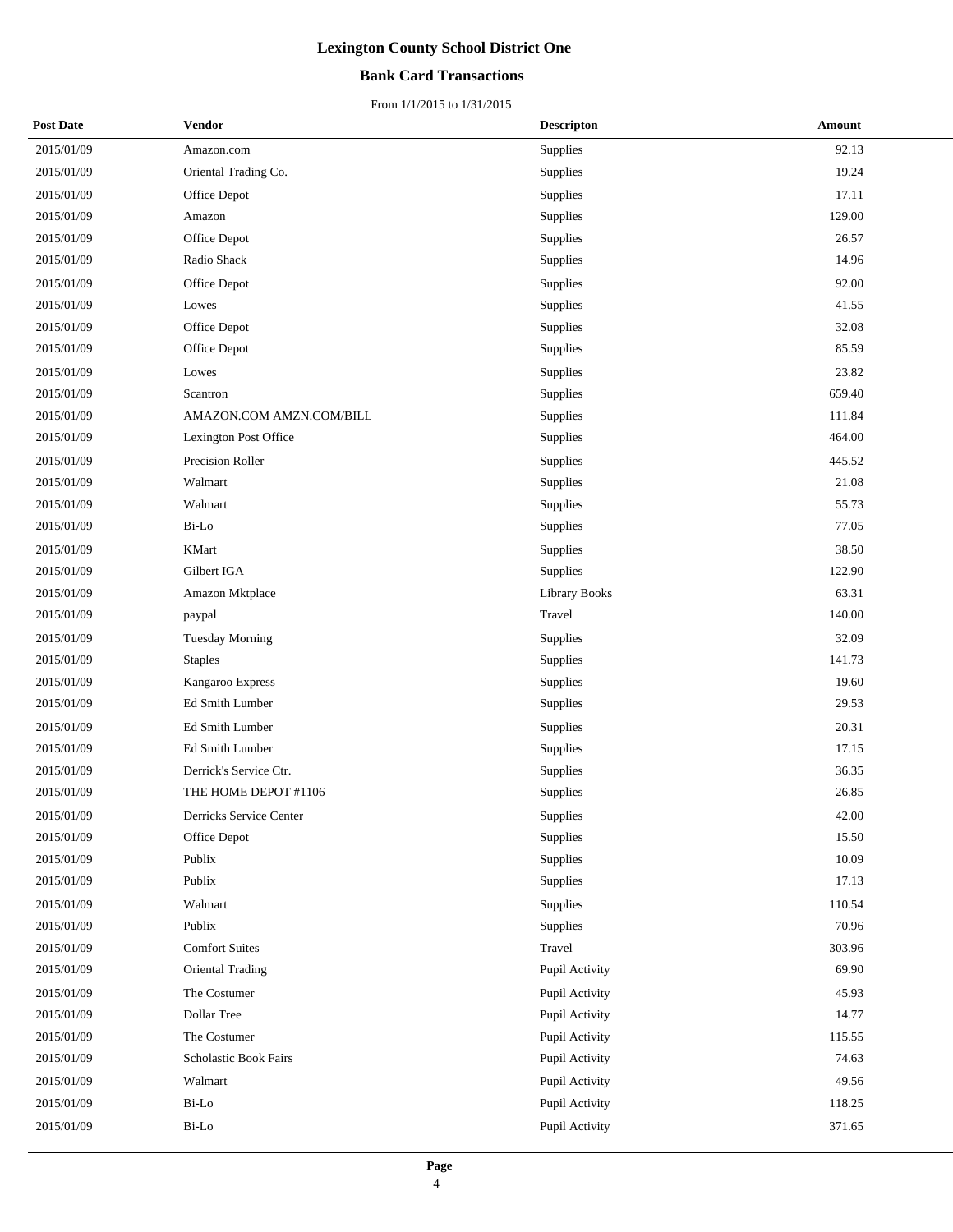## **Bank Card Transactions**

| <b>Post Date</b> | <b>Vendor</b>                  | <b>Descripton</b>       | Amount |
|------------------|--------------------------------|-------------------------|--------|
| 2015/01/09       | Bi-Lo                          | Pupil Activity          | 272.60 |
| 2015/01/09       | Educreation                    | Pupil Activity          | 99.00  |
| 2015/01/09       | Educreation                    | Pupil Activity          | 99.00  |
| 2015/01/09       | Scholastic                     | Pupil Activity          | 121.32 |
| 2015/01/09       | Dollar General                 | Pupil Activity          | 32.30  |
| 2015/01/09       | THE READING WAREHOUSE          | Pupil Activity          | 140.42 |
| 2015/01/09       | <b>EPS</b>                     | Pupil Activity          | 30.08  |
| 2015/01/09       | Michaels                       | Pupil Activity          | 115.44 |
| 2015/01/09       | <b>Staples</b>                 | Pupil Activity          | 17.42  |
| 2015/01/09       | Target                         | Pupil Activity          | 18.35  |
| 2015/01/09       | Amazon.com                     | Pupil Activity          | 30.96  |
| 2015/01/09       | <b>Musical Innovations</b>     | Pupil Activity          | 30.00  |
| 2015/01/09       | Walmart                        | Pupil Activity          | 57.18  |
| 2015/01/09       | Image Ink                      | Pupil Activity          | 342.79 |
| 2015/01/09       | Walmart                        | Pupil Activity          | 327.48 |
| 2015/01/09       | Walmart                        | Pupil Activity          | 357.53 |
| 2015/01/09       | Jewelry Warehouse              | Pupil Activity          | 102.69 |
| 2015/01/12       | Amazon.com                     | Supplies                | 182.95 |
| 2015/01/12       | Office Depot                   | Supplies                | 19.10  |
| 2015/01/12       | Musicians Friend               | Supplies                | 21.99  |
| 2015/01/12       | Sims                           | Repairs and Maintenance | 25.00  |
| 2015/01/12       | Sims                           | Repairs and Maintenance | 77.80  |
| 2015/01/12       | Walmart                        | Supplies                | 38.42  |
| 2015/01/12       | Musicians Friend               | Supplies                | 29.22  |
| 2015/01/12       | Office Depot                   | Supplies                | 26.73  |
| 2015/01/12       | PITT STOP                      | Supplies                | 28.00  |
| 2015/01/12       | <b>EXXONMOBIL</b>              | Supplies                | 39.10  |
| 2015/01/12       | <b>USPS</b>                    | Supplies                | 498.00 |
| 2015/01/12       | Amazon                         | Supplies                | 69.18  |
| 2015/01/12       | Amazon                         | Supplies                | 14.48  |
| 2015/01/12       | Amazon                         | Supplies                | 29.98  |
| 2015/01/12       | Amazon                         | Supplies                | 107.46 |
| 2015/01/12       | <b>Infinite Skills</b>         | Supplies                | 149.95 |
| 2015/01/12       | PINE PRESS                     | Printing and Binding    | 80.82  |
| 2015/01/12       | <b>AED</b> Superstore          | Supplies                | 97.94  |
| 2015/01/12       | Amazon.com                     | Supplies                | 218.00 |
| 2015/01/12       | Amazon.Com                     | Supplies                | 13.15  |
| 2015/01/12       | Amazon.Com                     | Supplies                | 13.15  |
| 2015/01/12       | Amazon.Com                     | Supplies                | 26.30  |
| 2015/01/12       | Amazon                         | Supplies                | 190.20 |
| 2015/01/12       | TRUE VALUE                     | Supplies                | 22.85  |
| 2015/01/12       | Office Depot                   | Supplies                | 49.07  |
| 2015/01/12       | South Carolina Athletic Associ | Travel                  | 410.00 |
| 2015/01/12       | Trophy and Awards Cent         | Supplies                | 23.54  |
| 2015/01/12       | SC ASSOC OF CPAS 803-791-4181  | Travel                  | 245.00 |
|                  |                                |                         |        |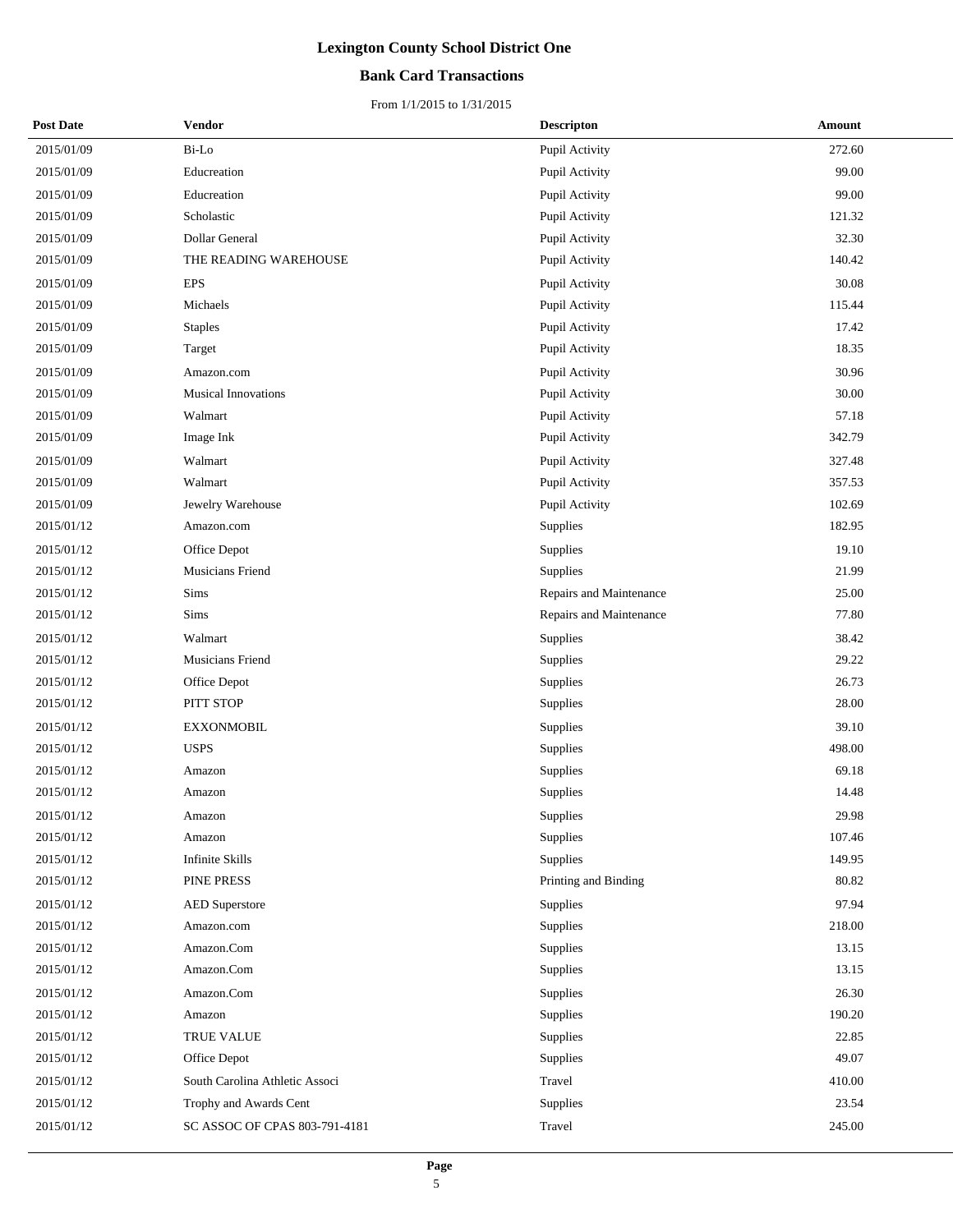## **Bank Card Transactions**

| <b>Post Date</b> | Vendor                         | <b>Descripton</b>       | Amount |
|------------------|--------------------------------|-------------------------|--------|
| 2015/01/12       | SOUTH CAROLINA ASSOCIATIO 803- | Travel                  | 40.00  |
| 2015/01/12       | SOUTH CAROLINA ASSOCIATIO 803- | Travel                  | 40.00  |
| 2015/01/12       | SOUTHCAROLINAASSOCIATIO 803-79 | Travel                  | 40.00  |
| 2015/01/12       | SOUTH CAROLINA ASSOCIATIO 803- | Travel                  | 40.00  |
| 2015/01/12       | POSTAL EXPRESS LEXINGTON SC    | Supplies                | 24.86  |
| 2015/01/12       | GOVERNMENT FINANCE 312-977-970 | Supplies                | 239.00 |
| 2015/01/12       | SOUTH CAROLINA ASSOCIA 803-920 | Dues and Fees           | 40.00  |
| 2015/01/12       | SOUTH CAROLINA ASSOCIA 803-920 | Dues and Fees           | 40.00  |
| 2015/01/12       | PAYPAL *SNUG 402-935-7733CA    | Dues and Fees           | 200.00 |
| 2015/01/12       | LR Hook Tire                   | Repairs and Maintenance | 142.00 |
| 2015/01/12       | Derrick's Service Center       | Repairs and Maintenance | 275.00 |
| 2015/01/12       | A-Z Lawnmower                  | Repairs and Maintenance | 70.45  |
| 2015/01/12       | Shell Oil                      | Supplies-Maintenace     | 85.89  |
| 2015/01/12       | Enlows                         | Supplies-Maintenace     | 24.01  |
| 2015/01/12       | Sears                          | Supplies-Maintenace     | 70.60  |
| 2015/01/12       | CarQuest                       | Supplies-Maintenace     | 169.35 |
| 2015/01/12       | CarQuest                       | Supplies-Maintenace     | 41.29  |
| 2015/01/12       | AutoZone                       | Supplies-Maintenace     | 28.88  |
| 2015/01/12       | AutoZone                       | Supplies-Maintenace     | 79.22  |
| 2015/01/12       | True Value Hardware            | Supplies-Maintenace     | 11.97  |
| 2015/01/12       | Lowe's                         | Supplies-Maintenace     | 25.49  |
| 2015/01/12       | AutoZone                       | Supplies-Maintenace     | 98.82  |
| 2015/01/12       | <b>Tractor Mart</b>            | Supplies-Maintenace     | 40.00  |
| 2015/01/12       | Enlows                         | Supplies-Maintenace     | 57.74  |
| 2015/01/12       | CarQuest                       | Supplies-Maintenace     | 59.96  |
| 2015/01/12       | Gateway                        | Supplies-Maintenace     | 6.64   |
| 2015/01/12       | MonoPrice                      | Supplies-Maintenace     | 64.28  |
| 2015/01/12       | Shell Oil                      | Supplies-Maintenace     | 95.00  |
| 2015/01/12       | Enlows                         | Supplies-Maintenace     | 76.97  |
| 2015/01/12       | Enlows                         | Supplies-Maintenace     | 159.39 |
| 2015/01/12       | AutoZone                       | Supplies-Maintenace     | 106.30 |
| 2015/01/12       | CarQuest                       | Supplies-Maintenace     | 43.01  |
| 2015/01/12       | AutoZone                       | Supplies-Maintenace     | 102.03 |
| 2015/01/12       | Ferguson                       | Supplies-Maintenace     | 90.96  |
| 2015/01/12       | Jim Hudson Ford                | Supplies-Maintenace     | 68.16  |
| 2015/01/12       | CarQuest                       | Supplies-Maintenace     | 35.28  |
| 2015/01/12       | Price's                        | Supplies-Maintenace     | 64.39  |
| 2015/01/12       | Enlows                         | Supplies-Maintenace     | 121.98 |
| 2015/01/12       | Enlows                         | Supplies-Maintenace     | 75.54  |
| 2015/01/12       | <b>Tractor Supply</b>          | Supplies-Maintenace     | 15.81  |
| 2015/01/12       | Enlows                         | Supplies-Maintenace     | 11.96  |
| 2015/01/12       | LR Hook Tire                   | Supplies-Maintenace     | 16.00  |
| 2015/01/12       | Sears                          | Supplies-Maintenace     | 38.50  |
| 2015/01/12       | Northern Tool                  | Supplies-Maintenace     | 194.59 |
| 2015/01/12       | CarQuest                       | Supplies-Maintenace     | 94.76  |
|                  |                                |                         |        |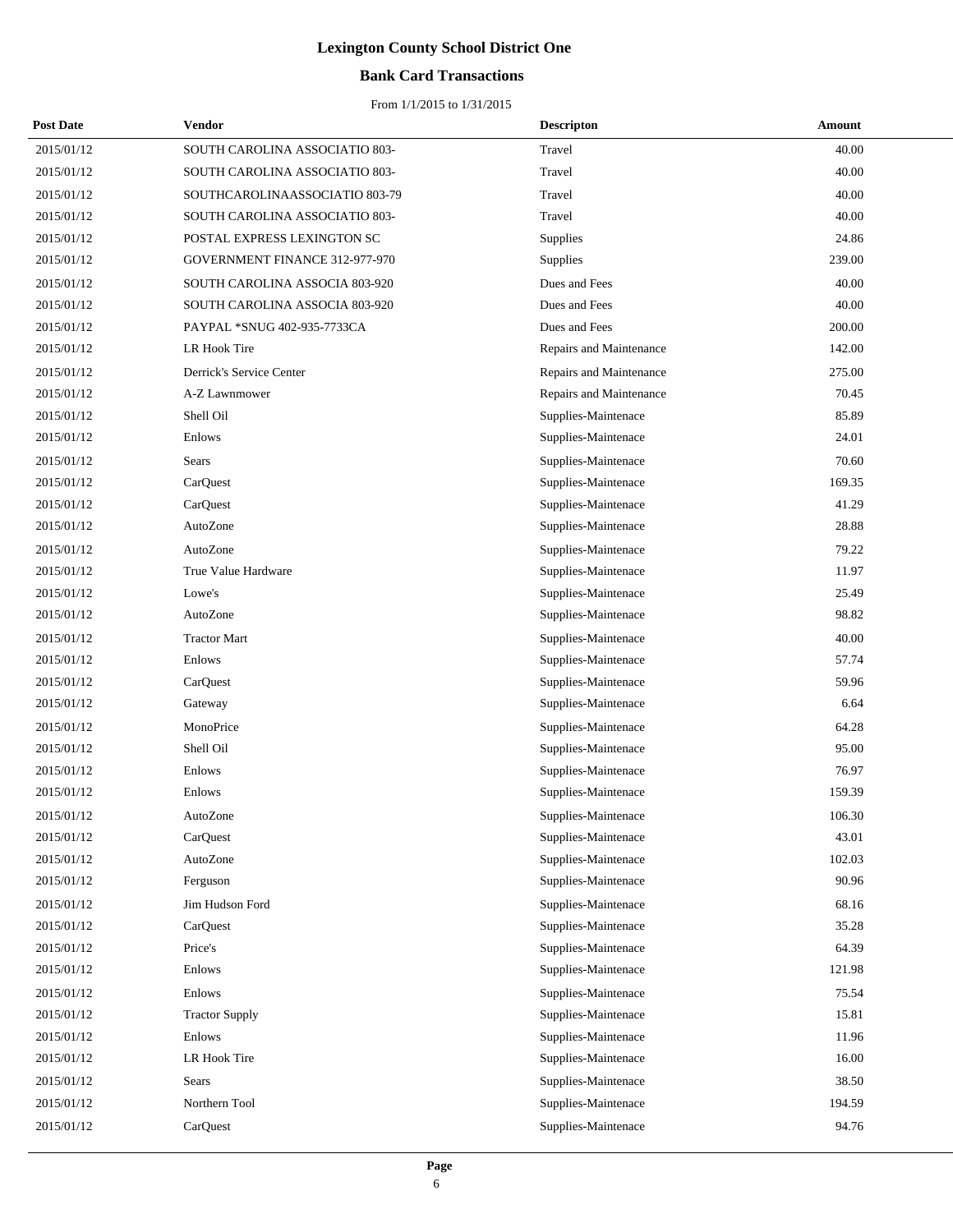## **Bank Card Transactions**

| <b>Post Date</b> | Vendor                      | <b>Descripton</b>       | Amount |
|------------------|-----------------------------|-------------------------|--------|
| 2015/01/12       | LR Hook Tire                | Supplies-Maintenace     | 157.16 |
| 2015/01/12       | Jim Hudson Ford             | Supplies-Maintenace     | 58.22  |
| 2015/01/12       | Epting Dist.                | Supplies-Maintenace     | 29.43  |
| 2015/01/12       | LR Hook Tire                | Supplies-Maintenace     | 81.14  |
| 2015/01/12       | City Electric               | Supplies-Maintenace     | 31.69  |
| 2015/01/12       | <b>United Refrigeration</b> | Supplies-Maintenace     | 226.05 |
| 2015/01/12       | Ed Smith Lumber             | Supplies-Maintenace     | 20.75  |
| 2015/01/12       | Home Depot                  | Supplies-Maintenace     | 138.03 |
| 2015/01/12       | City Electric               | Supplies-Maintenace     | 18.58  |
| 2015/01/12       | <b>ABC</b> Supply           | Supplies-Maintenace     | 66.10  |
| 2015/01/12       | Lowe's                      | Supplies-Maintenace     | 15.31  |
| 2015/01/12       | Lowe's                      | Supplies-Maintenace     | 25.38  |
| 2015/01/12       | Mid State                   | Supplies-Maintenace     | 162.43 |
| 2015/01/12       | Lowe's                      | Supplies-Maintenace     | 11.19  |
| 2015/01/12       | Home Depot                  | Supplies-Maintenace     | 10.68  |
| 2015/01/12       | A-Z Lawnmower               | Supplies-Maintenace     | 59.85  |
| 2015/01/12       | City Electric               | Supplies-Maintenace     | 25.09  |
| 2015/01/12       | City Electric               | Supplies-Maintenace     | 136.80 |
| 2015/01/12       | Gateway                     | Supplies-Maintenace     | 66.64  |
| 2015/01/12       | Sherwin Williams            | Supplies-Maintenace     | 31.79  |
| 2015/01/12       | Best Buy                    | Supplies-Maintenace     | 8.55   |
| 2015/01/12       | Cable & Connectors          | Supplies-Maintenace     | 11.34  |
| 2015/01/12       | Lowe's                      | Supplies-Maintenace     | 39.28  |
| 2015/01/12       | Ed Smith Lumber             | Supplies-Maintenace     | 42.84  |
| 2015/01/12       | Walker Hardware             | Supplies-Maintenace     | 9.04   |
| 2015/01/12       | Lowe's                      | Supplies-Maintenace     | 76.26  |
| 2015/01/12       | Ferguson                    | Supplies-Maintenace     | 66.01  |
| 2015/01/12       | <b>Batteries Plus</b>       | Supplies-Maintenace     | 149.06 |
| 2015/01/12       | NB Handy                    | Supplies-Maintenace     | 53.49  |
| 2015/01/12       | NB Handy                    | Supplies-Maintenace     | 91.92  |
| 2015/01/12       | Ed Smith Lumber             | Supplies-Maintenace     | 28.36  |
| 2015/01/12       | Trane                       | Supplies-Maintenace     | 177.70 |
| 2015/01/12       | Home Depot                  | Supplies-Maintenace     | 25.07  |
| 2015/01/12       | True Value Hardware         | Supplies-Maintenace     | 11.44  |
| 2015/01/12       | Ferguson                    | Supplies-Maintenace     | 60.07  |
| 2015/01/12       | Ferguson                    | Supplies-Maintenace     | 67.96  |
| 2015/01/12       | City Electric               | Supplies-Maintenace     | 47.57  |
| 2015/01/12       | City Electric               | Supplies-Maintenace     | 17.02  |
| 2015/01/12       | Carolina Leak Detection     | Repairs and Maintenance | 295.00 |
| 2015/01/12       | SPARROW & KENNEDY TRACTOR   | Supplies                | 15.49  |
| 2015/01/12       | LOWES                       | Supplies                | 27.99  |
| 2015/01/12       | <b>ENLOWS</b>               | Supplies                | 14.74  |
| 2015/01/12       | Ferguson                    | Supplies-Maintenace     | 51.36  |
| 2015/01/12       | Sparrow & Kennedy           | Supplies-Maintenace     | 21.00  |
| 2015/01/12       | Sherwin Williams            | Supplies-Maintenace     | 41.75  |
|                  |                             |                         |        |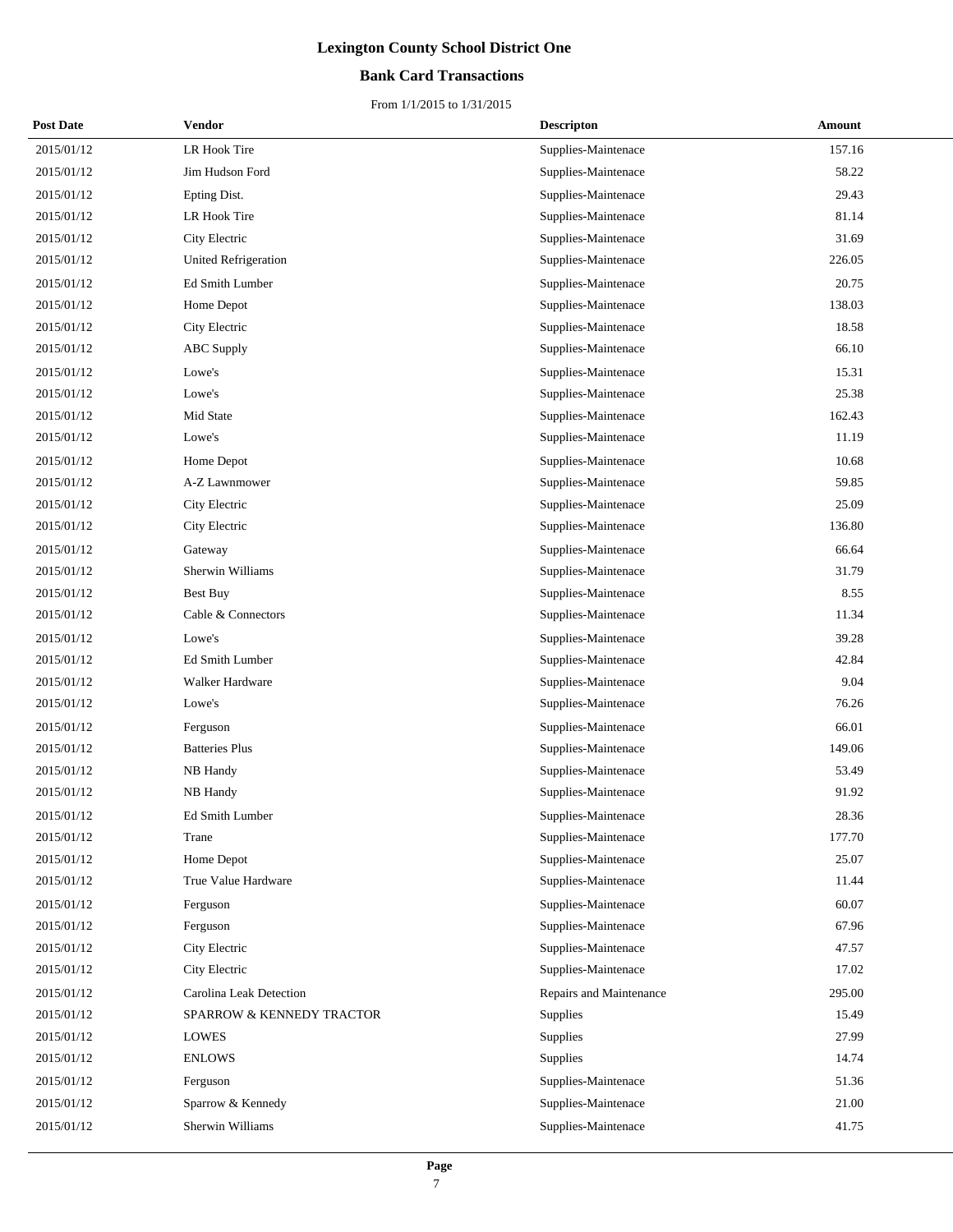## **Bank Card Transactions**

| <b>Post Date</b> | Vendor                   | <b>Descripton</b>   | Amount |
|------------------|--------------------------|---------------------|--------|
| 2015/01/12       | Sox Fence                | Supplies-Maintenace | 31.07  |
| 2015/01/12       | A-Z Lawnmower            | Supplies-Maintenace | 56.97  |
| 2015/01/12       | HD Supply                | Supplies-Maintenace | 15.35  |
| 2015/01/12       | Sherwin Williams         | Supplies-Maintenace | 125.25 |
| 2015/01/12       | Amazon                   | Supplies-Maintenace | 51.15  |
| 2015/01/12       | Amazon                   | Supplies-Maintenace | 51.15  |
| 2015/01/12       | Ed Smith Lumber          | Supplies-Maintenace | 21.08  |
| 2015/01/12       | Ferguson                 | Supplies-Maintenace | 29.75  |
| 2015/01/12       | Sherwin Williams         | Supplies-Maintenace | 41.75  |
| 2015/01/12       | Lowe's                   | Supplies-Maintenace | 20.93  |
| 2015/01/12       | City Electric            | Supplies-Maintenace | 62.54  |
| 2015/01/12       | Lowe's                   | Supplies-Maintenace | 14.54  |
| 2015/01/12       | Lowe's                   | Supplies-Maintenace | 169.87 |
| 2015/01/12       | Ferguson                 | Supplies-Maintenace | 124.11 |
| 2015/01/12       | Lowe"s                   | Supplies-Maintenace | 65.55  |
| 2015/01/12       | Gateway                  | Supplies-Maintenace | 33.38  |
| 2015/01/12       | City Electric Repair     | Supplies-Maintenace | 175.63 |
| 2015/01/12       | Ferguson                 | Supplies-Maintenace | 11.68  |
| 2015/01/12       | Ferguson                 | Supplies-Maintenace | 33.74  |
| 2015/01/12       | Lowe's                   | Supplies-Maintenace | 30.47  |
| 2015/01/12       | Lowe's                   | Supplies-Maintenace | 43.72  |
| 2015/01/12       | Lowe's                   | Supplies-Maintenace | 87.06  |
| 2015/01/12       | Lowe's                   | Supplies-Maintenace | 29.62  |
| 2015/01/12       | True Value Hardware      | Supplies-Maintenace | 24.54  |
| 2015/01/12       | Gateway                  | Supplies-Maintenace | 112.35 |
| 2015/01/12       | Ferguson                 | Supplies-Maintenace | 53.23  |
| 2015/01/12       | Lowe's                   | Supplies-Maintenace | 98.47  |
| 2015/01/12       | True Value Hardware      | Supplies-Maintenace | 13.86  |
| 2015/01/12       | WP Law                   | Supplies-Maintenace | 15.54  |
| 2015/01/12       | City Electric            | Supplies-Maintenace | 47.06  |
| 2015/01/12       | Lowe's                   | Supplies-Maintenace | 17.09  |
| 2015/01/12       | <b>ABC</b> Supply        | Supplies-Maintenace | 66.10  |
| 2015/01/12       | The Home Depot           | Supplies            | 10.10  |
| 2015/01/12       | <b>Murphy Express</b>    | Supplies            | 60.80  |
| 2015/01/12       | Lowe's                   | Supplies            | 38.48  |
| 2015/01/12       | Gateway                  | Supplies-Maintenace | 7.78   |
| 2015/01/12       | Ferguson                 | Supplies-Maintenace | 42.11  |
| 2015/01/12       | City Electric            | Supplies-Maintenace | 68.88  |
| 2015/01/12       | WP Law                   | Supplies-Maintenace | 13.65  |
| 2015/01/12       | Kangaroo Express         | Travel              | 49.61  |
| 2015/01/12       | <b>Enterprise Rental</b> | Travel              | 147.42 |
| 2015/01/12       | S-Mart                   | Travel              | 63.00  |
| 2015/01/12       | Loves $#354$             | Travel              | 27.57  |
| 2015/01/12       | Wingate by Wyndham       | Travel              | 337.02 |
| 2015/01/12       | Enterprise               | Travel              | 123.44 |
|                  |                          |                     |        |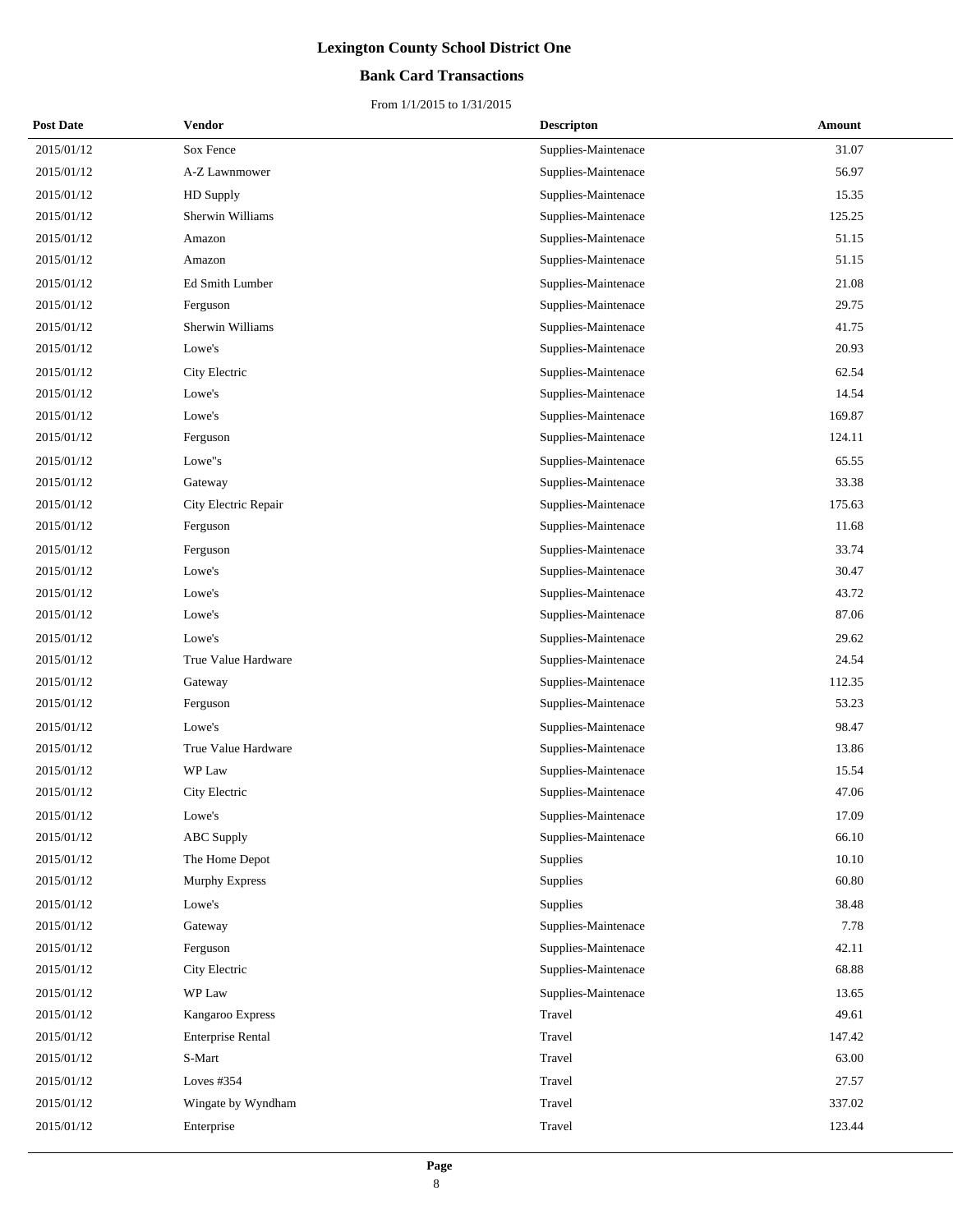## **Bank Card Transactions**

| <b>Post Date</b> | Vendor                         | <b>Descripton</b>    | Amount   |
|------------------|--------------------------------|----------------------|----------|
| 2015/01/12       | Cable & Connections            | Supplies             | 48.69    |
| 2015/01/12       | Office Depot                   | Supplies             | 42.80    |
| 2015/01/12       | Amazon. Com                    | Supplies             | 398.80   |
| 2015/01/12       | <b>TECEAR</b>                  | Supplies             | 49.00    |
| 2015/01/12       | <b>OVERSTOCK</b>               | Supplies             | 83.46    |
| 2015/01/12       | <b>AMAZON</b>                  | Supplies             | 99.98    |
| 2015/01/12       | <b>AMAZON</b>                  | Supplies             | 20.84    |
| 2015/01/12       | <b>AMAZON</b>                  | Supplies             | 53.97    |
| 2015/01/12       | <b>SCCEC</b>                   | Travel               | 280.00   |
| 2015/01/12       | <b>SUMMIT</b>                  | Travel               | 1,183.00 |
| 2015/01/12       | PATTERSON MEDICAL              | Supplies             | 111.61   |
| 2015/01/12       | <b>TARGET</b>                  | Supplies             | 30.26    |
| 2015/01/12       | QUILL                          | Supplies             | 65.05    |
| 2015/01/12       | QUILL                          | Supplies             | 20.52    |
| 2015/01/12       | QUILL                          | Supplies             | 147.64   |
| 2015/01/12       | <b>SUMMIT</b>                  | Travel               | 169.00   |
| 2015/01/12       | <b>DELTA AIR</b>               | Travel               | 60.00    |
| 2015/01/12       | <b>DELTA AIR</b>               | Travel               | 25.00    |
| 2015/01/12       | <b>DELTA AIR</b>               | Travel               | 25.00    |
| 2015/01/12       | <b>RPS</b>                     | Travel               | 60.00    |
| 2015/01/12       | Bilo                           | Supplies             | 26.57    |
| 2015/01/12       | Walmart                        | Supplies             | 20.30    |
| 2015/01/12       | Embassy Kingston Plantation, M | Travel               | 218.78   |
| 2015/01/12       | PINE PRESS                     | Printing and Binding | 177.43   |
| 2015/01/12       | <b>Embassy Suites</b>          | Travel               | 219.78   |
| 2015/01/12       | <b>PUBLIX</b>                  | Pupil Activity       | 61.72    |
| 2015/01/12       | Amazon.com                     | Pupil Activity       | 189.15   |
| 2015/01/12       | SC State Museum                | Pupil Activity       | 72.00    |
| 2015/01/12       | Columbia City Jazz             | Pupil Activity       | 485.00   |
| 2015/01/12       | Publix                         | Pupil Activity       | 107.46   |
| 2015/01/12       | Gattis Pro Audio               | Pupil Activity       | 17.33    |
| 2015/01/12       | Wal Mart                       | Pupil Activity       | 18.18    |
| 2015/01/12       | Wal Mart                       | Pupil Activity       | 107.44   |
| 2015/01/12       | Publix                         | Pupil Activity       | 32.31    |
| 2015/01/12       | <b>Dancewear Solutions</b>     | Pupil Activity       | 455.86   |
| 2015/01/12       | Target                         | Pupil Activity       | 6.61     |
| 2015/01/12       | Lake World                     | Pupil Activity       | 16.59    |
| 2015/01/12       | Amazon                         | Pupil Activity       | 169.90   |
| 2015/01/12       | Amazon                         | Pupil Activity       | 33.98    |
| 2015/01/12       | Lowe's                         | Pupil Activity       | 623.74   |
| 2015/01/13       | DIGITAL OFFICE SOLUTIONS       | Supplies             | 99.88    |
| 2015/01/13       | AMAZON (LASER N COPY SUPPLY)   | Supplies             | 333.72   |
| 2015/01/13       | Walmart                        | Supplies             | 42.74    |
| 2015/01/13       | <b>AMAZON</b>                  | Supplies             | 133.70   |
| 2015/01/13       | AMAZON (TECH COPY)             | Supplies             | 119.97   |
|                  |                                |                      |          |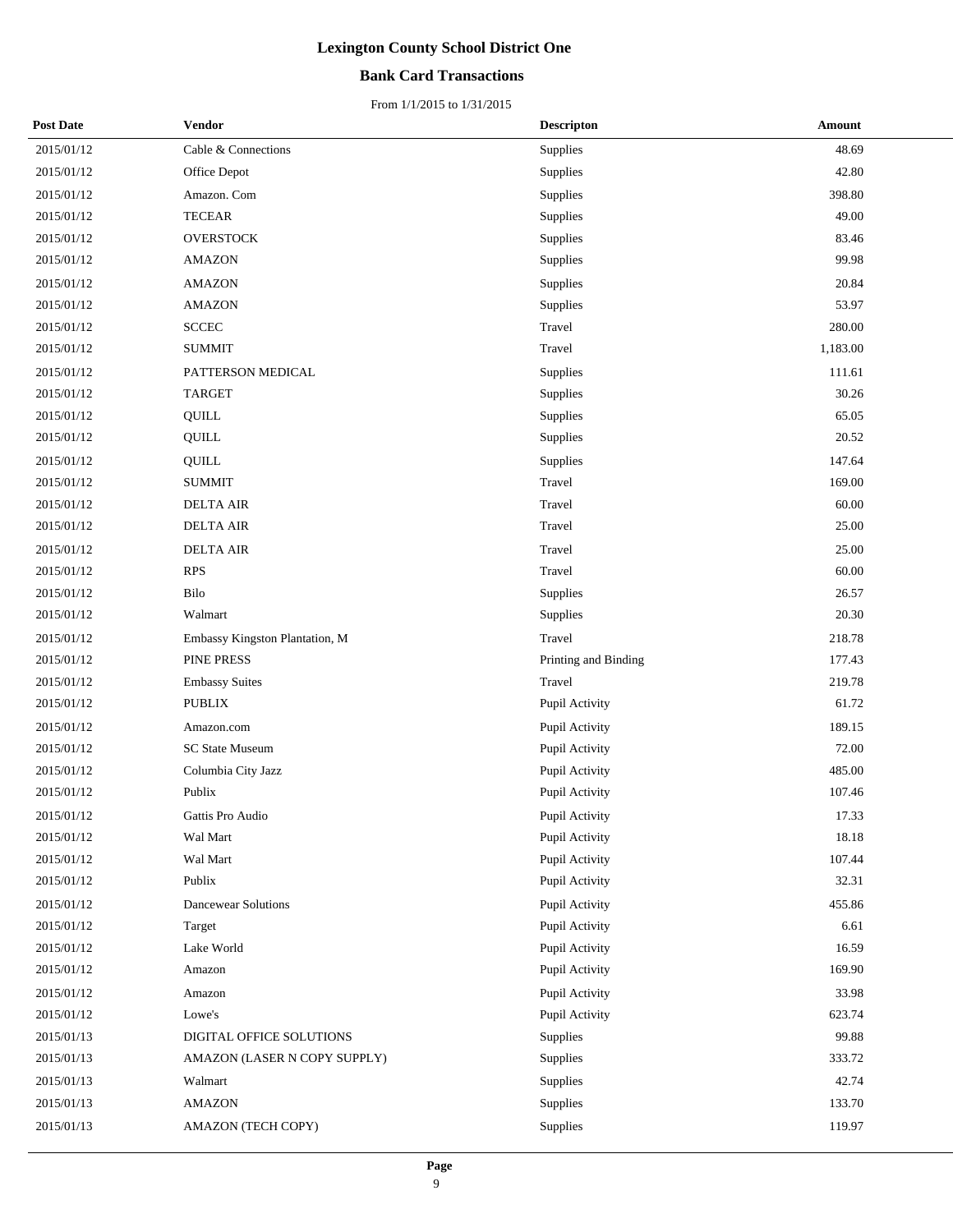## **Bank Card Transactions**

| <b>Post Date</b> | Vendor                          | <b>Descripton</b>           | Amount   |
|------------------|---------------------------------|-----------------------------|----------|
| 2015/01/13       | Amazon                          | Supplies                    | 68.93    |
| 2015/01/13       | Amazon                          | Supplies                    | 68.93    |
| 2015/01/13       | Musician's Supply               | Supplies                    | 316.68   |
| 2015/01/13       | FITNESS FINDERS                 | Supplies                    | 96.95    |
| 2015/01/13       | Paypal-Teachers Tape            | Supplies                    | 129.76   |
| 2015/01/13       | Amazon.com                      | Supplies                    | 15.99    |
| 2015/01/13       | Lowes                           | Supplies                    | 35.03    |
| 2015/01/13       | Walmart                         | Supplies                    | 11.22    |
| 2015/01/13       | <b>SC ASCD</b>                  | Travel                      | 238.37   |
| 2015/01/13       | OFFICE DEPOT                    | Supplies                    | 212.93   |
| 2015/01/13       | THE TROPHY & AWARDS CENTER      | Supplies                    | 5.35     |
| 2015/01/13       | <b>GALLERY COLLECTION</b>       | Supplies                    | 161.58   |
| 2015/01/13       | RADIO SHACK                     | <b>Technology Supplies</b>  | 230.83   |
| 2015/01/13       | <b>Hyatt Regency Greenville</b> | Travel                      | 301.48   |
| 2015/01/13       | Walmart                         | Supplies                    | 53.47    |
| 2015/01/13       | Amazon                          | Supplies                    | 89.00    |
| 2015/01/13       | Amazon                          | Supplies                    | 25.38    |
| 2015/01/13       | <b>Presentation Systems</b>     | Supplies                    | 49.95    |
| 2015/01/13       | Amazon                          | Supplies                    | 200.94   |
| 2015/01/13       | Amazon-credit                   | Supplies                    | $-25.71$ |
| 2015/01/13       | Amazon                          | Supplies                    | 131.89   |
| 2015/01/13       | Amazon                          | Supplies                    | 245.44   |
| 2015/01/13       | <b>Dancewear Solutions</b>      | Supplies                    | 544.03   |
| 2015/01/13       | <b>CHEF STORE</b>               | Supplies                    | 48.11    |
| 2015/01/13       | <b>EXXON</b>                    | Supplies                    | 35.55    |
| 2015/01/13       | YA YA FAVORMART                 | Supplies                    | 328.05   |
| 2015/01/13       | <b>EXXON MOBIL</b>              | Supplies                    | 45.00    |
| 2015/01/13       | Pilot                           | Pupil Transportation        | 20.00    |
| 2015/01/13       | Kangaroo Express                | Pupil Transportation        | 58.36    |
| 2015/01/13       | Pilot                           | <b>Pupil Transportation</b> | 38.36    |
| 2015/01/13       | Murphy Express                  | <b>Pupil Transportation</b> | 46.53    |
| 2015/01/13       | Hatfield and McCoy Dinner       | Pupil Transportation        | 250.00   |
| 2015/01/13       | Enterprise Rent A Car           | Pupil Transportation        | 252.81   |
| 2015/01/13       | Easy Stop Express Market        | <b>Pupil Transportation</b> | 33.80    |
| 2015/01/13       | Easy Stop Express Market        | Pupil Transportation        | 39.86    |
| 2015/01/13       | <b>Murphy Express</b>           | Pupil Transportation        | 38.49    |
| 2015/01/13       | Enterprise Rent A Car           | <b>Pupil Transportation</b> | 168.54   |
| 2015/01/13       | Springhill Suites               | Travel                      | 413.08   |
| 2015/01/13       | <b>NASCO</b>                    | Supplies                    | 67.09    |
| 2015/01/13       | Raptor                          | Supplies                    | 100.00   |
| 2015/01/13       | <b>AMAZON</b>                   | Supplies                    | 15.22    |
| 2015/01/13       | AMAZON.COM                      | Supplies                    | 469.89   |
| 2015/01/13       | <b>WALMART</b>                  | Supplies                    | 74.55    |
| 2015/01/13       | WORKSHOPS@IBO.ORG               | Inst Prog Improvement       | 1,200.00 |
| 2015/01/13       | WORKSHOPS@IBO.ORG               | Inst Prog Improvement       | 2,400.00 |
|                  |                                 |                             |          |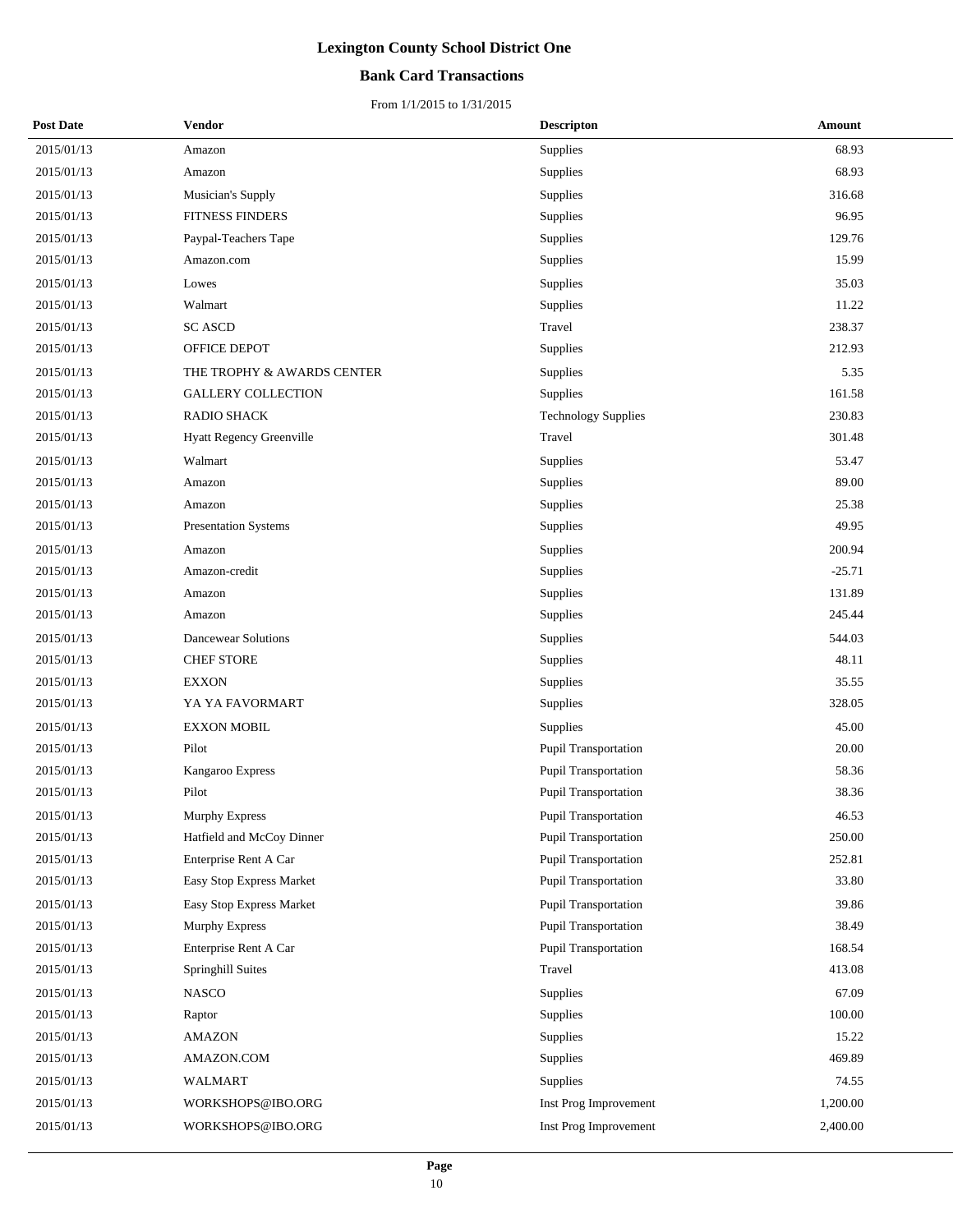## **Bank Card Transactions**

| <b>Post Date</b> | Vendor                         | <b>Descripton</b>          | Amount    |
|------------------|--------------------------------|----------------------------|-----------|
| 2015/01/13       | JW Pepper                      | Supplies                   | 56.25     |
| 2015/01/13       | J.W. Pepper                    | Supplies                   | 344.05    |
| 2015/01/13       | NATIONAL CENTER FOR YOUTH ISSU | Travel                     | 396.00    |
| 2015/01/13       | Publix                         | Supplies                   | 12.92     |
| 2015/01/13       | <b>ASCD</b>                    | Travel                     | 107.48    |
| 2015/01/13       | Walmart                        | Supplies                   | 40.42     |
| 2015/01/13       | Walmart                        | Supplies                   | 8.56      |
| 2015/01/13       | Walgreens                      | Supplies                   | 8.55      |
| 2015/01/13       | DEMCO                          | Supplies                   | 20.33     |
| 2015/01/13       | AMAZON.COM                     | Supplies                   | 16.18     |
| 2015/01/13       | <b>DEMCO</b>                   | Supplies                   | 29.18     |
| 2015/01/13       | AMAZON.COM                     | <b>Library Books</b>       | 238.81    |
| 2015/01/13       | AMAZON.COM                     | <b>Library Books</b>       | 41.60     |
| 2015/01/13       | AMAZON.COM                     | <b>Technology Supplies</b> | 15.66     |
| 2015/01/13       | AMAZON.COM                     | <b>Technology Supplies</b> | 5.17      |
| 2015/01/13       | Amazon                         | <b>Library Books</b>       | 408.48    |
| 2015/01/13       | <b>ESPN</b>                    | Periodicals                | 11.97     |
| 2015/01/13       | EB South Carolina ASCD Annual  | Travel                     | 206.72    |
| 2015/01/13       | The Centennial Hotel, Concord  | Travel                     | 324.82    |
| 2015/01/13       | Embassy Kingston Plantation, M | Travel                     | 379.62    |
| 2015/01/13       | The Centennial Hotel, Concord, | Travel                     | 324.82    |
| 2015/01/13       | Credit for Hilton Palacio on p | Travel                     | $-261.52$ |
| 2015/01/13       | <b>SCASA</b>                   | Travel                     | 440.00    |
| 2015/01/13       | <b>SC-ASCD</b>                 | Travel                     | 75.00     |
| 2015/01/13       | Bi-Lo                          | Supplies                   | 17.95     |
| 2015/01/13       | Amazon                         | Supplies                   | 55.81     |
| 2015/01/13       | Bi Lo                          | Supplies                   | 21.43     |
| 2015/01/13       | K-mart                         | Supplies                   | 20.36     |
| 2015/01/13       | Holiday Inn Express            | Travel                     | 155.68    |
| 2015/01/13       | <b>SCSBA</b>                   | Travel                     | 1,470.00  |
| 2015/01/13       | <b>SCSBA</b>                   | Travel                     | 275.00    |
| 2015/01/13       | Walmart                        | Supplies                   | 15.84     |
| 2015/01/13       | Walmart.com                    | Supplies                   | 326.32    |
| 2015/01/13       | Walmart                        | Supplies                   | 26.94     |
| 2015/01/13       | Kmart                          | Supplies                   | $-64.90$  |
| 2015/01/13       | Four Oaks Farm                 | Supplies                   | 25.56     |
| 2015/01/13       | Kmart                          | Supplies                   | 64.90     |
| 2015/01/13       | <b>BI-LO</b>                   | Supplies                   | 6.99      |
| 2015/01/13       | Walmart                        | Supplies                   | 40.04     |
| 2015/01/13       | Adobe Systems                  | <b>Technology Supplies</b> | 19.99     |
| 2015/01/13       | Yummie Creations               | Other Objects              | 40.08     |
| 2015/01/13       | Amazon.com                     | Supplies                   | 228.94    |
| 2015/01/13       | Amazon.com                     | Supplies                   | 53.99     |
| 2015/01/13       | Amazon.com                     | Supplies                   | 3.98      |
| 2015/01/13       | Amazon.com                     | Supplies                   | 86.74     |
|                  |                                |                            |           |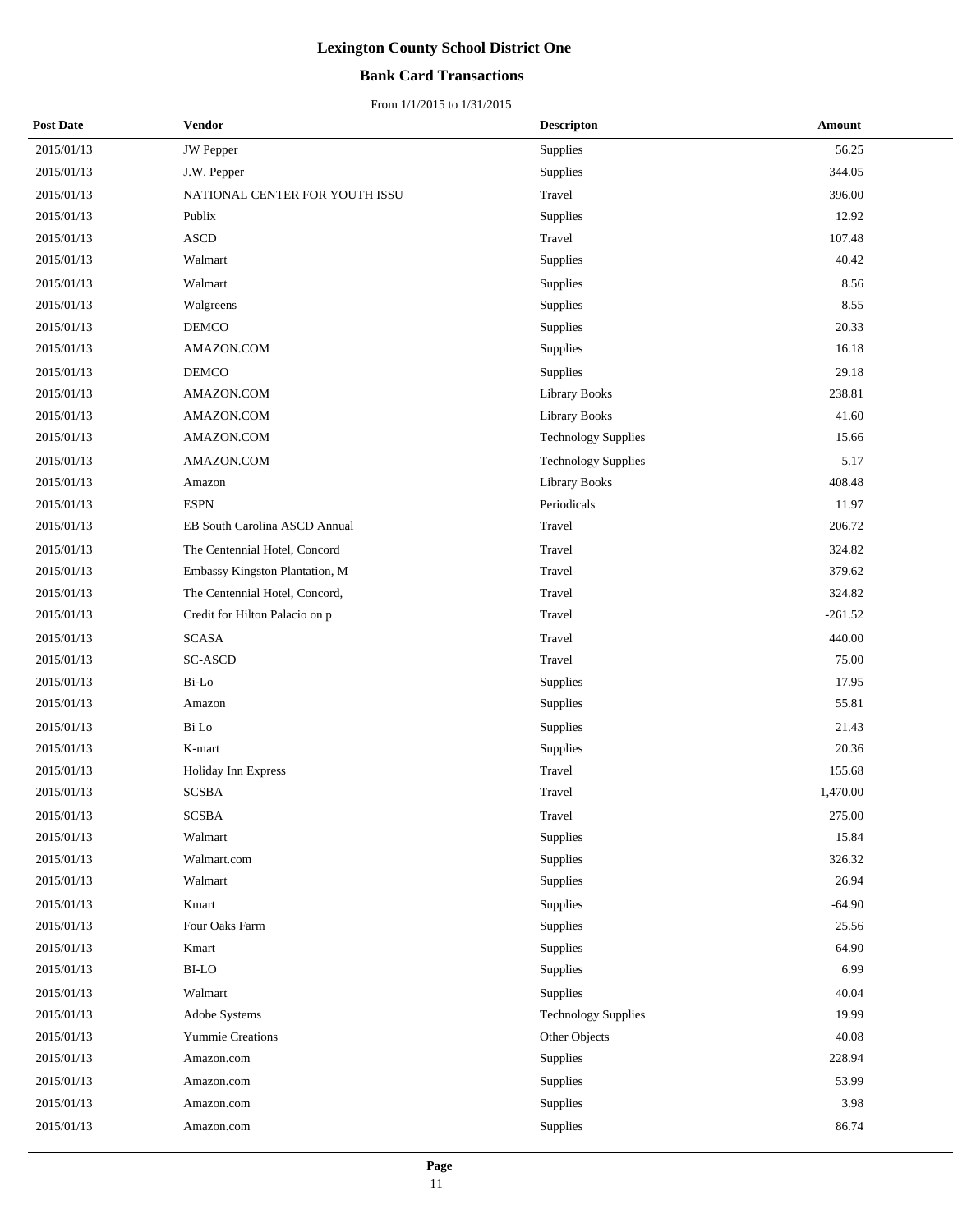## **Bank Card Transactions**

| <b>Post Date</b> | Vendor                        | <b>Descripton</b>         | Amount   |
|------------------|-------------------------------|---------------------------|----------|
| 2015/01/13       | Office Depot                  | Supplies                  | 400.95   |
| 2015/01/13       | Walmart                       | Supplies                  | 59.71    |
| 2015/01/13       | Amazon.com                    | Supplies                  | 58.00    |
| 2015/01/13       | Walmart                       | Supplies                  | 4.25     |
| 2015/01/13       | Sheraton Boston Hotel         | Travel                    | 596.91   |
| 2015/01/13       | Sheraton Boston Hotel         | Travel                    | 153.00   |
| 2015/01/13       | <b>US Airways</b>             | Travel                    | 25.00    |
| 2015/01/13       | <b>Aviation Valet Parking</b> | Travel                    | 112.00   |
| 2015/01/13       | <b>US Airways</b>             | Travel                    | 50.00    |
| 2015/01/13       | Sheraton Boston Hotel         | Travel                    | 545.91   |
| 2015/01/13       | <b>US Airways</b>             | Travel                    | 25.00    |
| 2015/01/13       | <b>US Airways</b>             | Travel                    | 25.00    |
| 2015/01/13       | <b>Comfort Suites</b>         | Travel                    | 131.87   |
| 2015/01/13       | <b>Comfort Suites</b>         | Travel                    | 131.87   |
| 2015/01/13       | <b>Comfort Suites</b>         | Travel                    | 131.87   |
| 2015/01/13       | CITY ELECTRIC #26             | Supplies                  | 62.41    |
| 2015/01/13       | LOWE'S                        | Supplies                  | 43.29    |
| 2015/01/13       | <b>A-Z LAWNMOWER PARTS</b>    | Supplies                  | 2.18     |
| 2015/01/13       | A-Z LAWNMOWER PARTS           | Supplies                  | 2.18     |
| 2015/01/13       | LOWE'S                        | Supplies                  | 33.80    |
| 2015/01/13       | PITT STOP                     | Supplies                  | 18.00    |
| 2015/01/13       | WALMART                       | Supplies                  | 20.60    |
| 2015/01/13       | GATTIS PRO AUDIO, INC         | Supplies                  | 17.12    |
| 2015/01/13       | LOWE'S                        | Supplies                  | 3.16     |
| 2015/01/13       | HOME DEPOT                    | Supplies                  | 34.56    |
| 2015/01/13       | TRUE VALUE                    | Supplies                  | 40.64    |
| 2015/01/13       | Lowes                         | Supplies                  | 21.57    |
| 2015/01/13       | Lowes                         | Supplies                  | 53.41    |
| 2015/01/13       | Lowes                         | Supplies                  | 47.94    |
| 2015/01/13       | Dollar General                | Supplies                  | 13.91    |
| 2015/01/13       | Sonesta Resort                | Travel                    | 126.50   |
| 2015/01/13       | <b>SCSBA</b>                  | Travel                    | 210.00   |
| 2015/01/13       | <b>SLED</b>                   | Other Prof & Tech Service | 104.00   |
| 2015/01/13       | VA Dept of State Police       | Other Prof & Tech Service | 15.00    |
| 2015/01/13       | <b>ADOBE</b>                  | Supplies                  | 25.55    |
| 2015/01/13       | WalMart                       | Supplies                  | 4.26     |
| 2015/01/13       | <b>Brookhollow</b>            | Supplies                  | 235.45   |
| 2015/01/13       | Refund-Amazon Prime           | Dues and Fees             | $-99.00$ |
| 2015/01/13       | Amazon.com                    | Supplies                  | 16.54    |
| 2015/01/13       | Amazon.com                    | Supplies                  | 24.28    |
| 2015/01/13       | Amazon.com                    | Supplies                  | 64.05    |
| 2015/01/13       | <b>USPS</b>                   | Supplies                  | 294.00   |
| 2015/01/13       | Amazon.com                    | Supplies                  | 11.97    |
| 2015/01/13       | <b>NSTA Science Store</b>     | Supplies                  | 793.02   |
| 2015/01/13       | Amazon.com                    | Supplies                  | 97.46    |
|                  |                               |                           |          |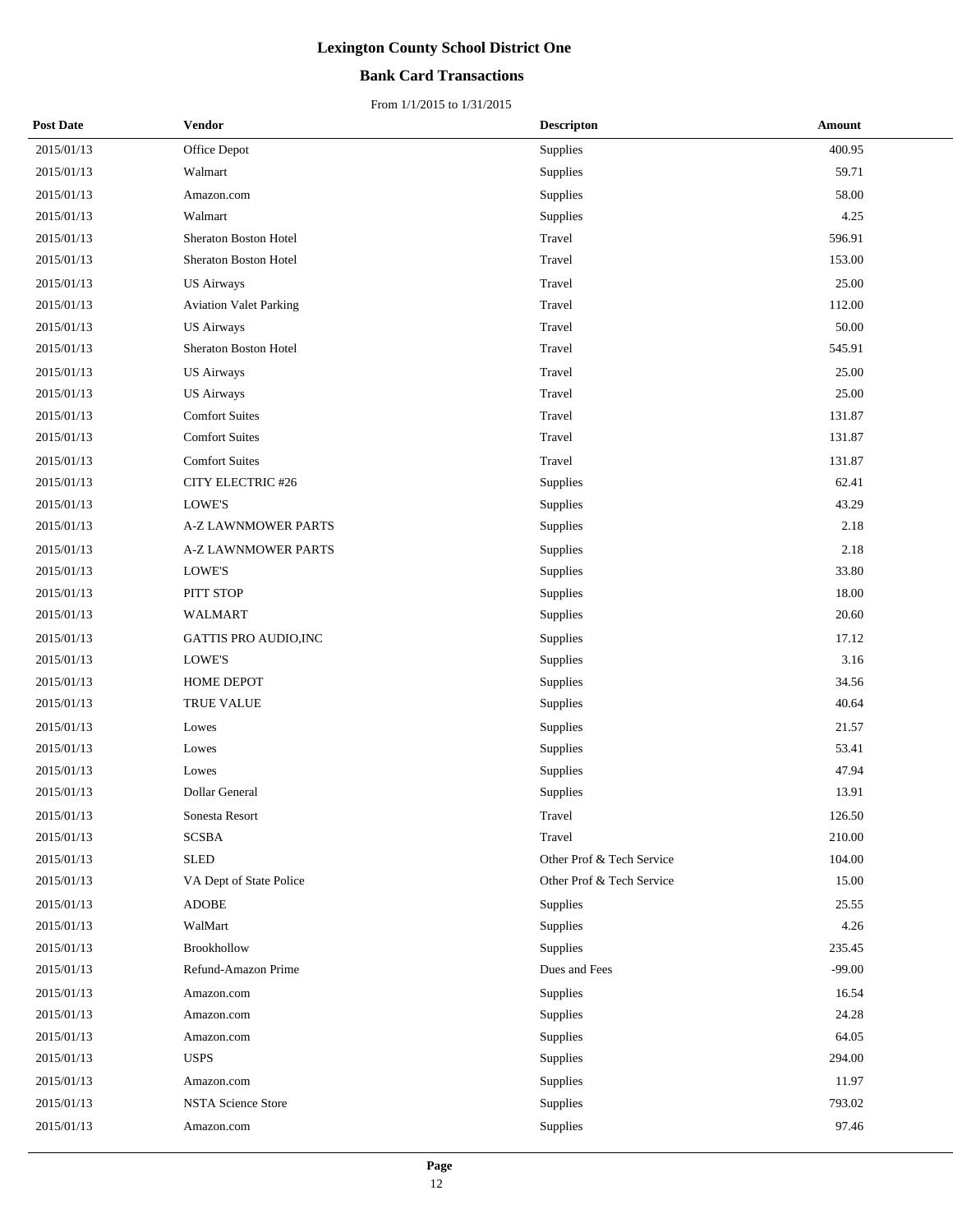## **Bank Card Transactions**

| <b>Post Date</b> | Vendor                              | <b>Descripton</b> | Amount |
|------------------|-------------------------------------|-------------------|--------|
| 2015/01/13       | Walmart                             | Supplies          | 60.86  |
| 2015/01/13       | Walmart                             | Supplies          | 250.53 |
| 2015/01/13       | Lowes                               | Supplies          | 30.89  |
| 2015/01/13       | <b>ASCD</b>                         | Supplies          | 66.67  |
| 2015/01/13       | <b>FUDDRUCKERS</b>                  | Supplies          | 64.35  |
| 2015/01/13       | WALMART                             | Supplies          | 31.91  |
| 2015/01/13       | DOLLAR TREE STORES, INC.            | Supplies          | 13.86  |
| 2015/01/13       | <b>PUBLIX</b>                       | Supplies          | 75.88  |
| 2015/01/13       | COLUMBIANA14                        | Supplies          | 21.00  |
| 2015/01/13       | <b>FUDDRUCKERS</b>                  | Supplies          | 6.73   |
| 2015/01/13       | <b>FUDDRUCKERS</b>                  | Supplies          | 29.64  |
| 2015/01/13       | <b>MICHAELS</b>                     | Supplies          | 36.85  |
| 2015/01/13       | <b>WALMART</b>                      | Supplies          | 73.73  |
| 2015/01/13       | SC PHILHARMONIC                     | Supplies          | 40.00  |
| 2015/01/13       | VILLA ITALIAN KITCHEN #5003         | Supplies          | 19.05  |
| 2015/01/13       | <b>BOURBON STREET GRILL</b>         | Supplies          | 14.58  |
| 2015/01/13       | CHICK-FIL-A                         | Supplies          | 15.45  |
| 2015/01/13       | <b>STATE MUSEUM</b>                 | Supplies          | 47.00  |
| 2015/01/13       | <b>SC STATE MUSEUM</b>              | Supplies          | 36.00  |
| 2015/01/13       | Kiawah Resort                       | Travel            | 302.46 |
| 2015/01/13       | Comfort Suites, Conway, SC          | Travel            | 78.77  |
| 2015/01/13       | Learning Forward                    | Travel            | 99.00  |
| 2015/01/13       | Sheraton Hotel, Boston              | Travel            | 363.94 |
| 2015/01/13       | Comfort Suite, Conway, SC           | Travel            | 78.77  |
| 2015/01/13       | Comfort Suites, Conway, SC          | Travel            | 78.77  |
| 2015/01/13       | Sheraton Hotel, Boston              | Travel            | 363.94 |
| 2015/01/13       | Sheraton Hotel, Boston              | Travel            | 363.94 |
| 2015/01/13       | Comfort Suites, Conway, SC          | Travel            | 78.77  |
| 2015/01/13       | <b>Education Seminar</b>            | Supplies          | 117.00 |
| 2015/01/13       | <b>Exped Learn</b>                  | Supplies          | 23.00  |
| 2015/01/13       | Bi Lo                               | Supplies          | 53.06  |
| 2015/01/13       | Dollar General                      | Supplies          | 8.56   |
| 2015/01/13       | <b>AMAZON</b>                       | Supplies          | 145.50 |
| 2015/01/13       | WALMART                             | Supplies          | 59.88  |
| 2015/01/13       | <b>B&amp;H PHOTO-VIDEO-PROAUDIO</b> | Supplies          | 35.79  |
| 2015/01/13       | Shumperts IGA                       | Supplies          | 64.99  |
| 2015/01/13       | Shumperts IGA                       | Supplies          | 12.45  |
| 2015/01/13       | NAEYC                               | Supplies          | 144.42 |
| 2015/01/13       | Random House                        | Supplies          | 105.60 |
| 2015/01/13       | <b>Comfort Suites</b>               | Travel            | 75.99  |
| 2015/01/13       | <b>Comfort Suites</b>               | Travel            | 75.99  |
| 2015/01/13       | <b>Comfort Suites</b>               | Travel            | 75.99  |
| 2015/01/13       | Office Depot                        | Supplies          | 23.53  |
| 2015/01/13       | Office Depot for Career Specia      | Supplies          | 29.18  |
| 2015/01/13       | Tractor Supply Co                   | Supplies          | 7.72   |
|                  |                                     |                   |        |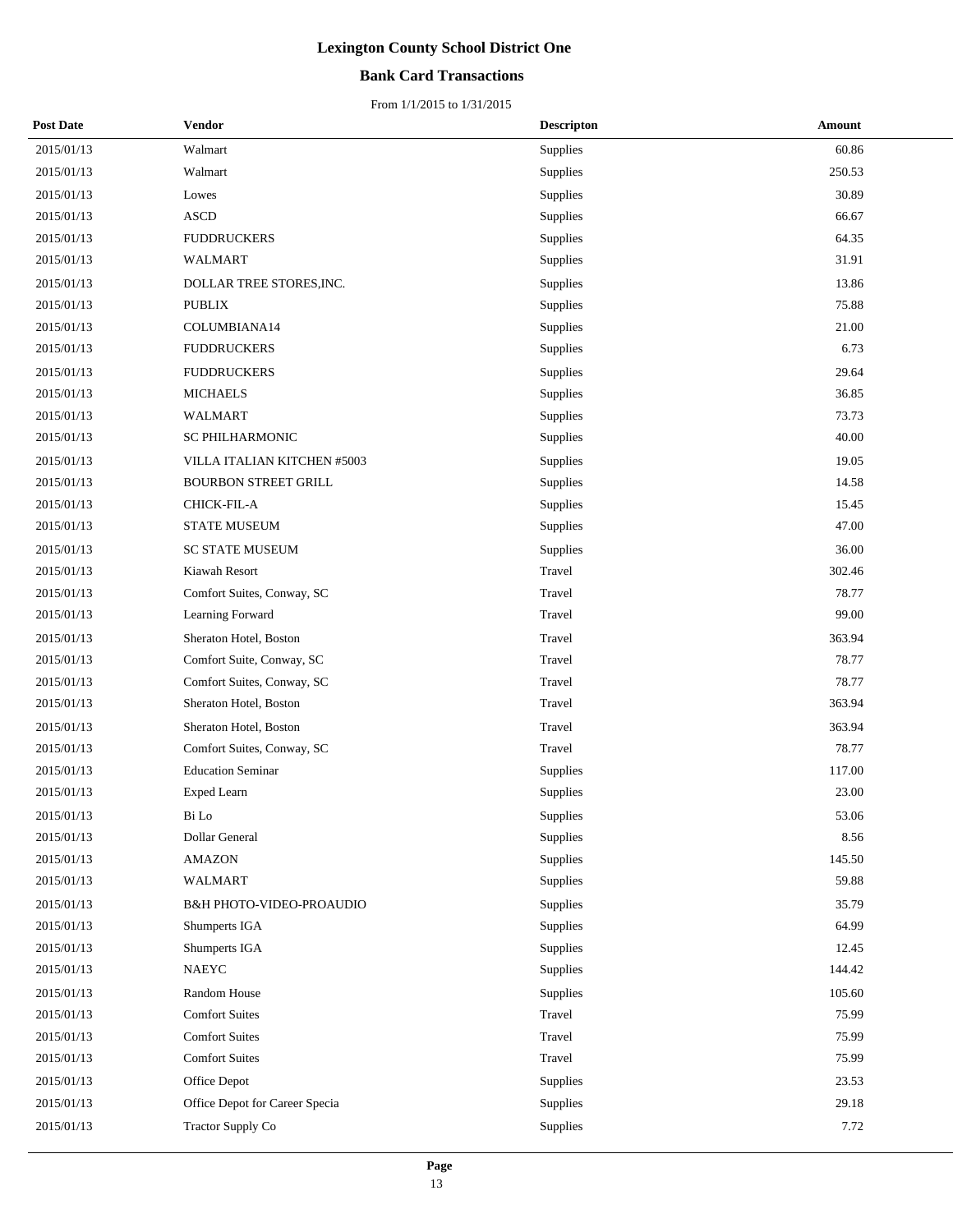## **Bank Card Transactions**

| <b>Post Date</b> | Vendor                         | <b>Descripton</b> | Amount |
|------------------|--------------------------------|-------------------|--------|
| 2015/01/13       | Shell Oil                      | Supplies          | 40.00  |
| 2015/01/13       | Publix                         | Supplies          | 5.33   |
| 2015/01/13       | Exxon Mobil                    | Supplies          | 75.81  |
| 2015/01/13       | VistaPrint                     | Supplies          | 138.77 |
| 2015/01/13       | Circle K                       | Supplies          | 50.04  |
| 2015/01/13       | Publix                         | Food              | 3.19   |
| 2015/01/13       | Chef's Store                   | Food              | 61.28  |
| 2015/01/13       | ExxonMobil                     | Food              | 21.96  |
| 2015/01/13       | Publix                         | Food              | 44.51  |
| 2015/01/13       | Walmart Supercenter            | Food              | 3.98   |
| 2015/01/13       | BiLo                           | Food              | 17.28  |
| 2015/01/13       | BiLo                           | Food              | 5.43   |
| 2015/01/13       | <b>JROTC EXCHANGE</b>          | Pupil Activity    | 58.70  |
| 2015/01/13       | LANGUAGE TESTING INTERNATIONAL | Pupil Activity    | 400.00 |
| 2015/01/13       | <b>Big Lots</b>                | Pupil Activity    | 75.65  |
| 2015/01/13       | Amazon                         | Pupil Activity    | 31.80  |
| 2015/01/13       | Bilo                           | Pupil Activity    | 42.86  |
| 2015/01/13       | Bilo                           | Pupil Activity    | 45.72  |
| 2015/01/13       | Bilo                           | Pupil Activity    | 12.75  |
| 2015/01/13       | <b>IGA</b>                     | Pupil Activity    | 12.03  |
| 2015/01/13       | <b>BI-LO</b>                   | Pupil Activity    | 11.38  |
| 2015/01/13       | <b>BI-LO</b>                   | Pupil Activity    | 70.82  |
| 2015/01/13       | <b>BI-LO</b>                   | Pupil Activity    | 52.11  |
| 2015/01/13       | <b>WALMART</b>                 | Pupil Activity    | 36.59  |
| 2015/01/13       | AMAZON.COM                     | Pupil Activity    | 65.31  |
| 2015/01/13       | <b>PUBLIX</b>                  | Pupil Activity    | 56.93  |
| 2015/01/13       | <b>CHEFSTORE</b>               | Pupil Activity    | 182.08 |
| 2015/01/13       | <b>WALMART</b>                 | Pupil Activity    | 19.16  |
| 2015/01/13       | <b>DOLLAR TREE</b>             | Pupil Activity    | 26.75  |
| 2015/01/13       | <b>FOODLION</b>                | Pupil Activity    | 27.50  |
| 2015/01/13       | <b>CVS</b>                     | Pupil Activity    | 43.81  |
| 2015/01/13       | <b>WALMART</b>                 | Pupil Activity    | 76.71  |
| 2015/01/13       | WALMART                        | Pupil Activity    | 15.12  |
| 2015/01/13       | K Mart                         | Pupil Activity    | 11.43  |
| 2015/01/13       | <b>Brain Pop</b>               | Pupil Activity    | 205.00 |
| 2015/01/13       | Nasco                          | Pupil Activity    | 43.99  |
| 2015/01/13       | Amazon                         | Pupil Activity    | 72.50  |
| 2015/01/13       | Amazon                         | Pupil Activity    | 87.86  |
| 2015/01/13       | Office Solutions               | Pupil Activity    | 148.57 |
| 2015/01/13       | The Home Depot                 | Pupil Activity    | 47.02  |
| 2015/01/13       | Oriental Trading               | Pupil Activity    | 82.31  |
| 2015/01/13       | Presentation Systems South     | Pupil Activity    | 489.49 |
| 2015/01/13       | Carolina Biological Supply     | Pupil Activity    | 48.77  |
| 2015/01/13       | MUSICIAN SUPPLY-LEX            | Pupil Activity    | 70.59  |
| 2015/01/13       | Walmart                        | Pupil Activity    | 12.74  |
|                  |                                |                   |        |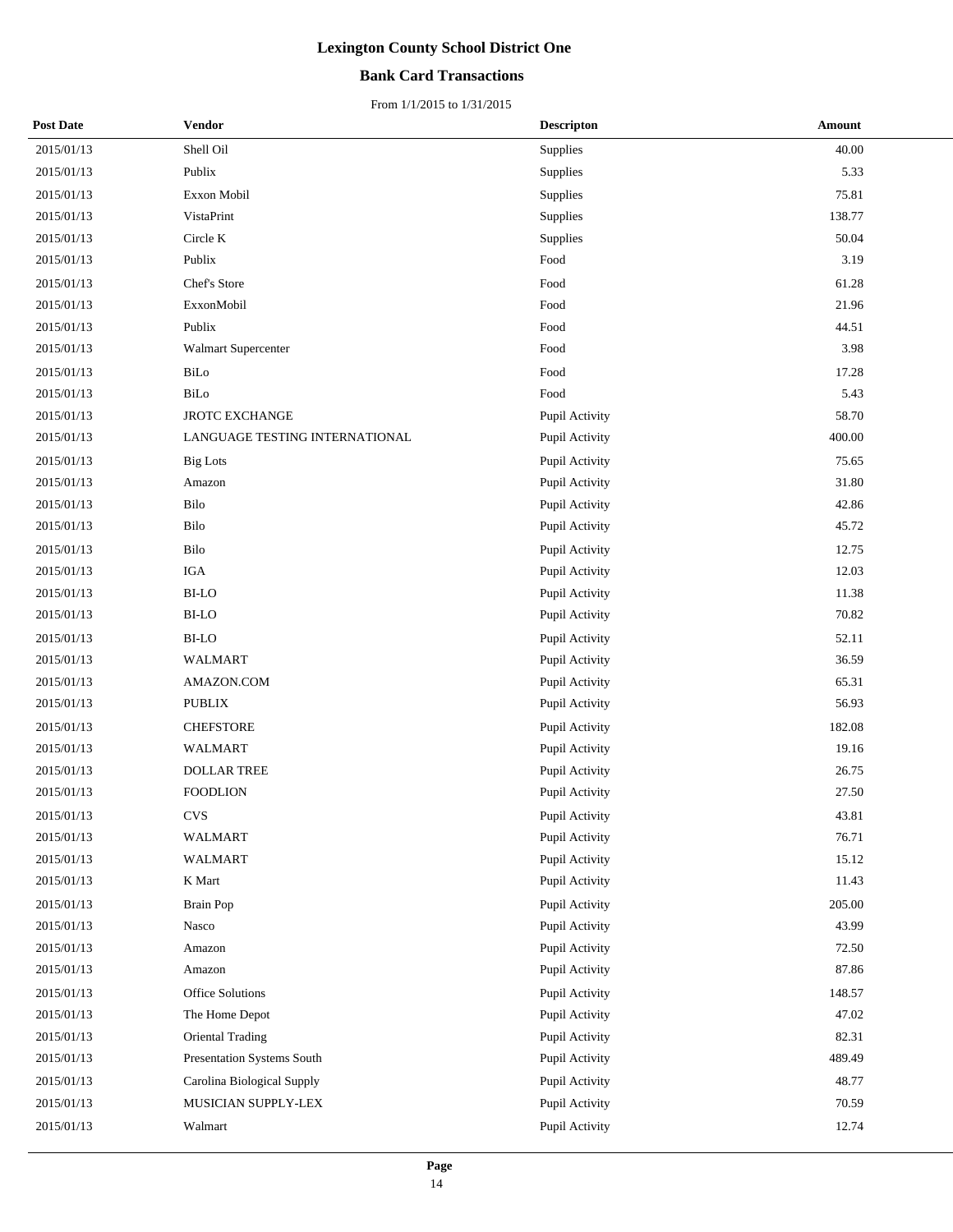## **Bank Card Transactions**

| <b>Post Date</b> | Vendor                         | <b>Descripton</b>          | Amount |
|------------------|--------------------------------|----------------------------|--------|
| 2015/01/13       | Walmart                        | Pupil Activity             | 23.51  |
| 2015/01/13       | NATA Online                    | Pupil Activity             | 227.00 |
| 2015/01/13       | <b>NATA Online</b>             | Pupil Activity             | 227.00 |
| 2015/01/13       | Carolina Sports INC            | Pupil Activity             | 75.00  |
| 2015/01/13       | Exxon Mobil                    | Pupil Activity             | 43.00  |
| 2015/01/13       | Lowes                          | Pupil Activity             | 34.88  |
| 2015/01/13       | <b>Cracker Barrel</b>          | Pupil Activity             | 216.34 |
| 2015/01/13       | Cracker Barrel                 | Pupil Activity             | 728.54 |
| 2015/01/14       | Amazon.com                     | Supplies-Immersion         | 24.99  |
| 2015/01/14       | OFFICE DEPOT                   | Supplies                   | 280.25 |
| 2015/01/14       | OFFICE DEPOT                   | Supplies                   | 99.46  |
| 2015/01/14       | OFFICE DEPOT                   | Supplies                   | 27.56  |
| 2015/01/14       | OFFICE DEPOT                   | <b>Supplies</b>            | 17.08  |
| 2015/01/14       | Amazon.com                     | <b>Supplies</b>            | 38.50  |
| 2015/01/14       | <b>USPS</b>                    | Supplies                   | 44.10  |
| 2015/01/14       | Amazon.com                     | Supplies                   | 95.79  |
| 2015/01/14       | Office Depot                   | Supplies                   | 54.54  |
| 2015/01/14       | Office Depot                   | Supplies                   | 201.14 |
| 2015/01/14       | Amazon.Com                     | <b>Technology Supplies</b> | 262.96 |
| 2015/01/14       | OFFICE DEPOT                   | Supplies                   | 24.29  |
| 2015/01/14       | Sheraton Hotel                 | Travel                     | 342.20 |
| 2015/01/14       | Sheraton Hotel                 | Travel                     | 363.94 |
| 2015/01/14       | Sheraton Hotel                 | Travel                     | 363.94 |
| 2015/01/14       | Sheraton Hotel                 | Travel                     | 342.20 |
| 2015/01/14       | Holiday Inn Express            | Travel                     | 187.44 |
| 2015/01/14       | Publix                         | Supplies                   | 2.78   |
| 2015/01/14       | Lowe's                         | Supplies                   | 24.13  |
| 2015/01/14       | Office Depot                   | Supplies                   | 213.89 |
| 2015/01/14       | Dollar Tree                    | Supplies                   | 6.42   |
| 2015/01/14       | Monoprice, Inc.                | Supplies                   | 28.36  |
| 2015/01/14       | Cable & Connections            | Supplies                   | 61.58  |
| 2015/01/14       | Office Depot                   | Supplies                   | 59.21  |
| 2015/01/14       | Target                         | Supplies                   | 4.82   |
| 2015/01/14       | Target                         | Supplies                   | 29.51  |
| 2015/01/14       | <b>NAFME</b>                   | Travel                     | 121.00 |
| 2015/01/14       | <b>JW</b> Pepper               | Supplies                   | 65.99  |
| 2015/01/14       | Amazon.com                     | Supplies                   | 15.84  |
| 2015/01/14       | K-Mart                         | Supplies                   | 144.34 |
| 2015/01/14       | Embassy Suites Kingston Planta | Travel                     | 198.56 |
| 2015/01/14       | <b>AMAZON</b>                  | Supplies                   | 42.95  |
| 2015/01/14       | <b>AMAZON</b>                  | Supplies                   | 47.90  |
| 2015/01/14       | Amazon.com                     | Supplies                   | 36.97  |
| 2015/01/14       | Amazon.com                     | Supplies                   | 4.93   |
| 2015/01/14       | Amazon.com                     | Supplies                   | 40.59  |
| 2015/01/14       | School Health                  | Supplies                   | 94.88  |
|                  |                                |                            |        |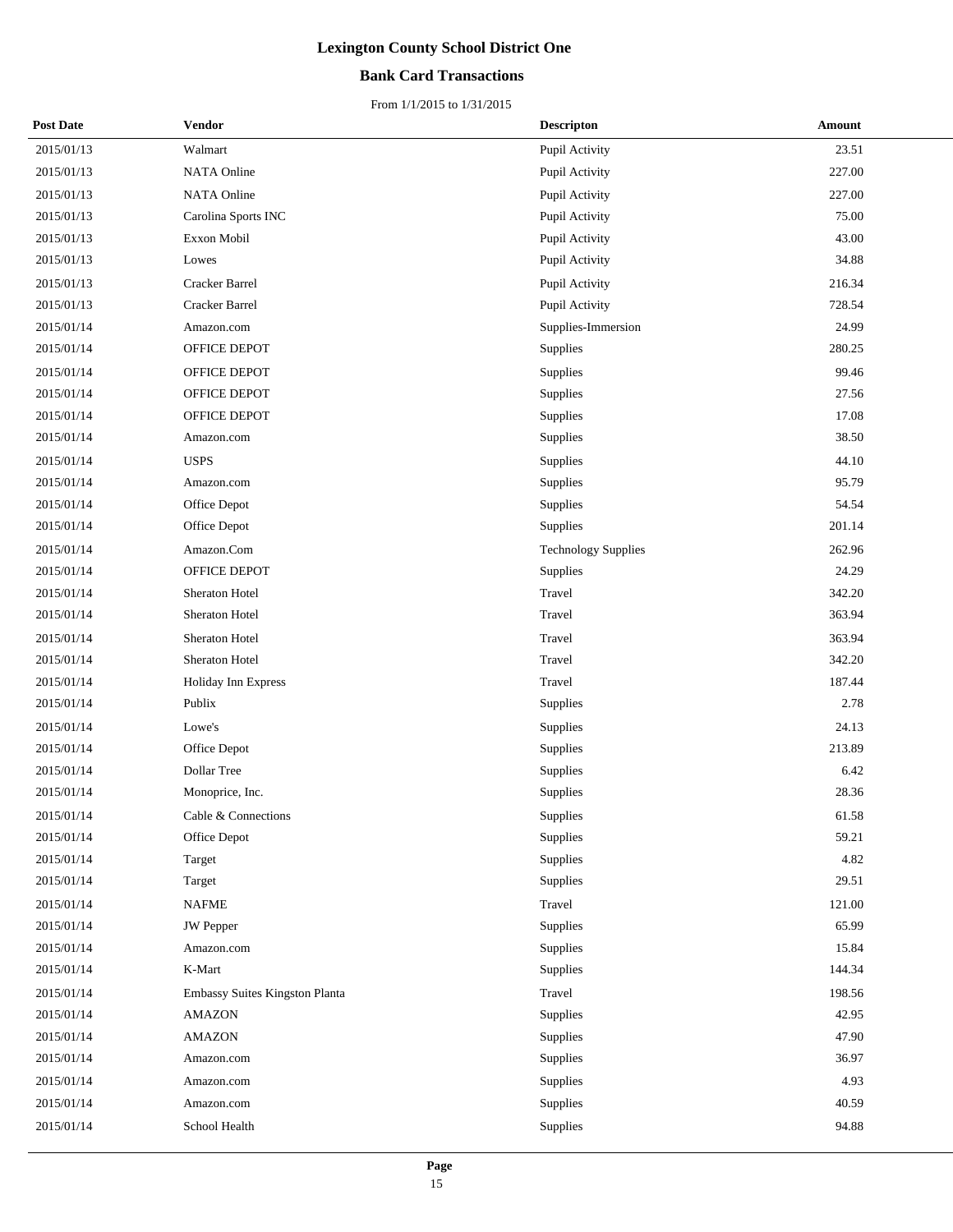## **Bank Card Transactions**

| <b>Post Date</b> | Vendor                              | <b>Descripton</b>         | <b>Amount</b> |
|------------------|-------------------------------------|---------------------------|---------------|
| 2015/01/14       | Ed Smith Lumber                     | Supplies                  | 20.72         |
| 2015/01/14       | <b>US Post Office</b>               | Supplies                  | 111.21        |
| 2015/01/14       | Amazon                              | Supplies                  | 137.59        |
| 2015/01/14       | LOWE'S                              | Supplies                  | 143.38        |
| 2015/01/14       | <b>Expeditionary Learning Store</b> | Supplies                  | 60.00         |
| 2015/01/14       | Amazon                              | Supplies                  | 32.80         |
| 2015/01/14       | <b>Expeditionary Learning</b>       | Supplies                  | 162.00        |
| 2015/01/14       | Office Depot                        | Supplies                  | 28.29         |
| 2015/01/14       | South Carolina Athletic Admini      | Travel                    | 125.00        |
| 2015/01/14       | <b>Pitney Bowes</b>                 | Supplies                  | 280.40        |
| 2015/01/14       | <b>USPS</b>                         | Supplies                  | 33.38         |
| 2015/01/14       | Ed Smith Lumber                     | Supplies                  | 23.42         |
| 2015/01/14       | Amazon.com                          | Supplies                  | 88.88         |
| 2015/01/14       | Derrick's Service Center            | Supplies                  | 30.00         |
| 2015/01/14       | Ed Smith Lumber                     | Supplies                  | 7.60          |
| 2015/01/14       | Ed Smith Lumber                     | Supplies                  | 11.13         |
| 2015/01/14       | Ed Smith Lumber                     | Supplies                  | 19.85         |
| 2015/01/14       | Ed Smith Lumber                     | Supplies                  | 1.80          |
| 2015/01/14       | Ed Smith Lumber                     | Supplies                  | 24.21         |
| 2015/01/14       | <b>Tractor Supply</b>               | Supplies                  | 42.79         |
| 2015/01/14       | Walker Hardware                     | Supplies                  | 19.24         |
| 2015/01/14       | V and O Tire and Auto               | Supplies                  | 89.66         |
| 2015/01/14       | <b>Corner Pantry</b>                | Supplies                  | 46.87         |
| 2015/01/14       | Walker Hardware                     | Supplies                  | 12.47         |
| 2015/01/14       | Walker Hardware                     | Supplies                  | 11.11         |
| 2015/01/14       | Walmart                             | Supplies                  | 34.09         |
| 2015/01/14       | Lowe's                              | Supplies                  | 21.38         |
| 2015/01/14       | Lowe's                              | Supplies                  | 12.80         |
| 2015/01/14       | LOWE'S                              | Supplies                  | 81.68         |
| 2015/01/14       | Lowe's                              | Supplies                  | 10.68         |
| 2015/01/14       | Lowe's                              | Supplies                  | 21.34         |
| 2015/01/14       | Lowe's                              | Supplies                  | 91.74         |
| 2015/01/14       | Lowe's                              | Supplies                  | 21.16         |
| 2015/01/14       | <b>SLED</b>                         | Other Prof & Tech Service | 88.00         |
| 2015/01/14       | Office Depot                        | Supplies                  | 77.03         |
| 2015/01/14       | Office Depot                        | Supplies                  | 179.73        |
| 2015/01/14       | Lesesne Industries                  | Supplies                  | 691.20        |
| 2015/01/14       | <b>USPS</b>                         | Supplies                  | 6.49          |
| 2015/01/14       | Mid-State Electronics               | Supplies                  | 162.00        |
| 2015/01/14       | Enlows                              | Supplies                  | 202.62        |
| 2015/01/14       | LR Hook Tire                        | Supplies                  | 170.08        |
| 2015/01/14       | CarQuest                            | Supplies                  | 74.66         |
| 2015/01/14       | Interstate                          | Supplies                  | 544.26        |
| 2015/01/14       | Office Depot                        | Supplies                  | 35.71         |
| 2015/01/14       | Enlows                              | Supplies                  | 35.93         |
|                  |                                     |                           |               |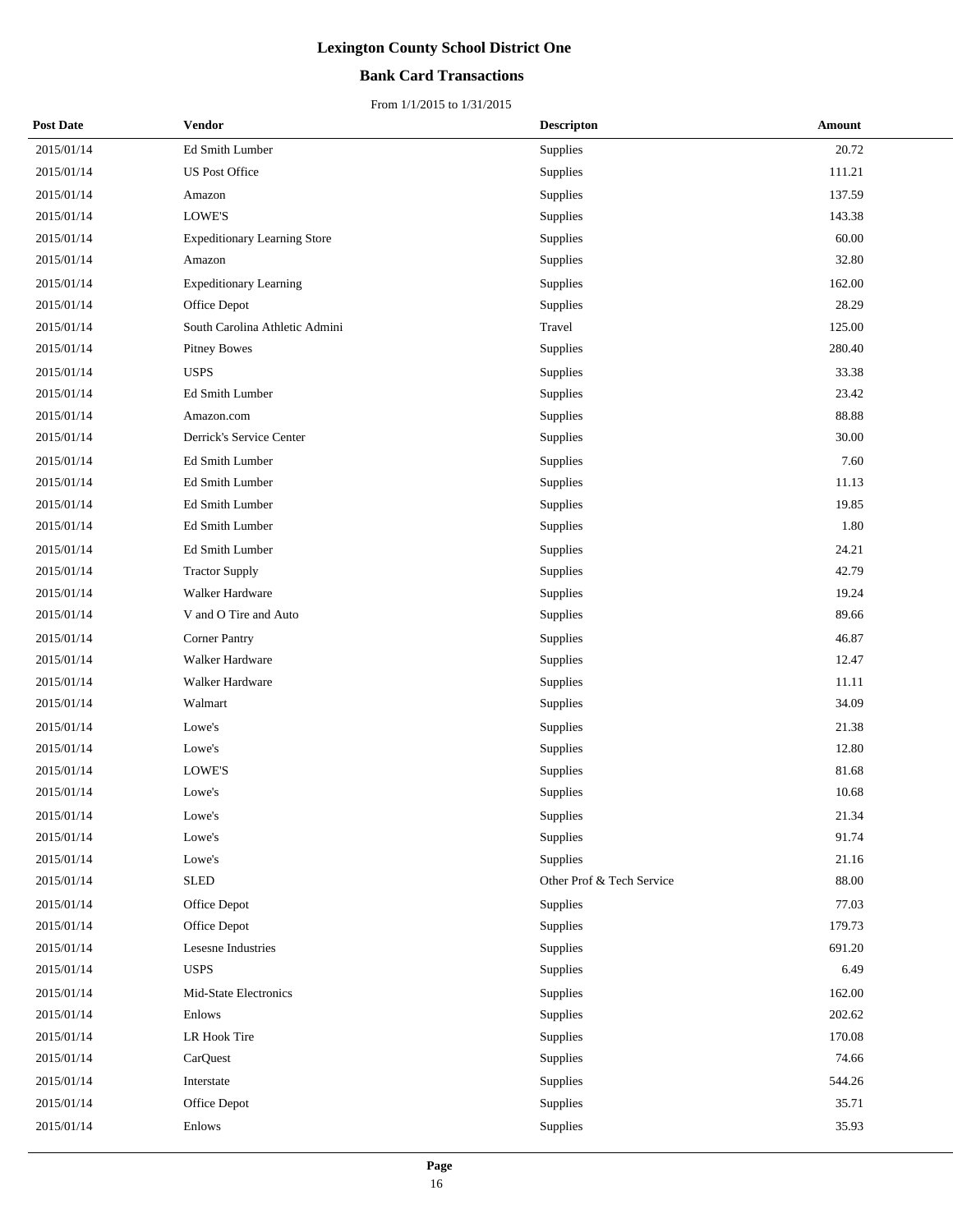## **Bank Card Transactions**

| <b>Post Date</b> | Vendor                         | <b>Descripton</b>          | Amount   |
|------------------|--------------------------------|----------------------------|----------|
| 2015/01/14       | Interstate                     | Supplies                   | 138.54   |
| 2015/01/14       | Interstate                     | Supplies                   | 36.19    |
| 2015/01/14       | Office Max                     | Supplies                   | 142.06   |
| 2015/01/14       | LR Hook Tire                   | Supplies                   | 342.29   |
| 2015/01/14       | Steelcase, Inc.                | Supplies                   | 21.19    |
| 2015/01/14       | Interstate                     | Supplies                   | 617.95   |
| 2015/01/14       | The State Newspaper            | Supplies                   | $-7.62$  |
| 2015/01/14       | Envato                         | Supplies                   | 20.00    |
| 2015/01/14       | Amazon                         | Supplies                   | 157.24   |
| 2015/01/14       | Envato                         | Supplies                   | 40.00    |
| 2015/01/14       | Envato                         | Supplies                   | 40.00    |
| 2015/01/14       | Lexington Chronicle            | Periodicals                | 20.00    |
| 2015/01/14       | The State Newspaper            | Periodicals                | 0.99     |
| 2015/01/14       | Poppin                         | Other Objects              | 33.00    |
| 2015/01/14       | ENHANCED VISION                | Repairs and Maintenance    | 58.50    |
| 2015/01/14       | RJ COOPER                      | Supplies                   | 74.00    |
| 2015/01/14       | <b>USPS</b>                    | Supplies                   | 9.12     |
| 2015/01/14       | <b>24HOUR BATTERIES</b>        | Supplies                   | 13.75    |
| 2015/01/14       | <b>24HOUR BATTERIES</b>        | Supplies                   | 16.45    |
| 2015/01/14       | OFFICE DEPOT                   | <b>Technology Supplies</b> | 123.03   |
| 2015/01/14       | RITE FLIGHT                    | Supplies                   | 155.00   |
| 2015/01/14       | WALMART                        | Supplies                   | 12.81    |
| 2015/01/14       | <b>USPS</b>                    | Supplies                   | 13.73    |
| 2015/01/14       | QUILL                          | Supplies                   | 9.61     |
| 2015/01/14       | QUILL                          | Supplies                   | 86.48    |
| 2015/01/14       | <b>PUBLIX</b>                  | Supplies                   | 19.33    |
| 2015/01/14       | <b>SCCEC CONFERENCE</b>        | Travel                     | 99.00    |
| 2015/01/14       | QUILL                          | Supplies                   | 6.94     |
| 2015/01/14       | READ IT ONCE AGAIN             | Supplies                   | 116.60   |
| 2015/01/14       | ORIENTAL TRADING               | Supplies                   | 117.55   |
| 2015/01/14       | Sheraton Boston Hotel          | Travel                     | 1,091.82 |
| 2015/01/14       | United                         | Travel                     | 50.00    |
| 2015/01/14       | <b>United Airways</b>          | Travel                     | 50.00    |
| 2015/01/14       | <b>United Airlines</b>         | Travel                     | 150.00   |
| 2015/01/14       | <b>Back Bay Logan Express</b>  | Travel                     | 20.00    |
| 2015/01/14       | TechmiMedia Marketing          | Supplies                   | 194.00   |
| 2015/01/14       | Gaylord Opryland Hotel         | Travel                     | 603.60   |
| 2015/01/14       | Embassy Suites Kingston Planta | Travel                     | 21.22    |
| 2015/01/14       | Integrated media               | Supplies                   | 35.95    |
| 2015/01/14       | Pearson                        | Pupil Activity             | 52.80    |
| 2015/01/14       | Hobby Lobby                    | Pupil Activity             | 83.67    |
| 2015/01/14       | Hobby Lobby                    | Pupil Activity             | 29.77    |
| 2015/01/14       | Walmart                        | Pupil Activity             | 167.85   |
| 2015/01/14       | <b>Oriental Trading</b>        | Pupil Activity             | 83.46    |
| 2015/01/14       | Lexington Outdoors & Archery   | Pupil Activity             | 302.45   |
|                  |                                |                            |          |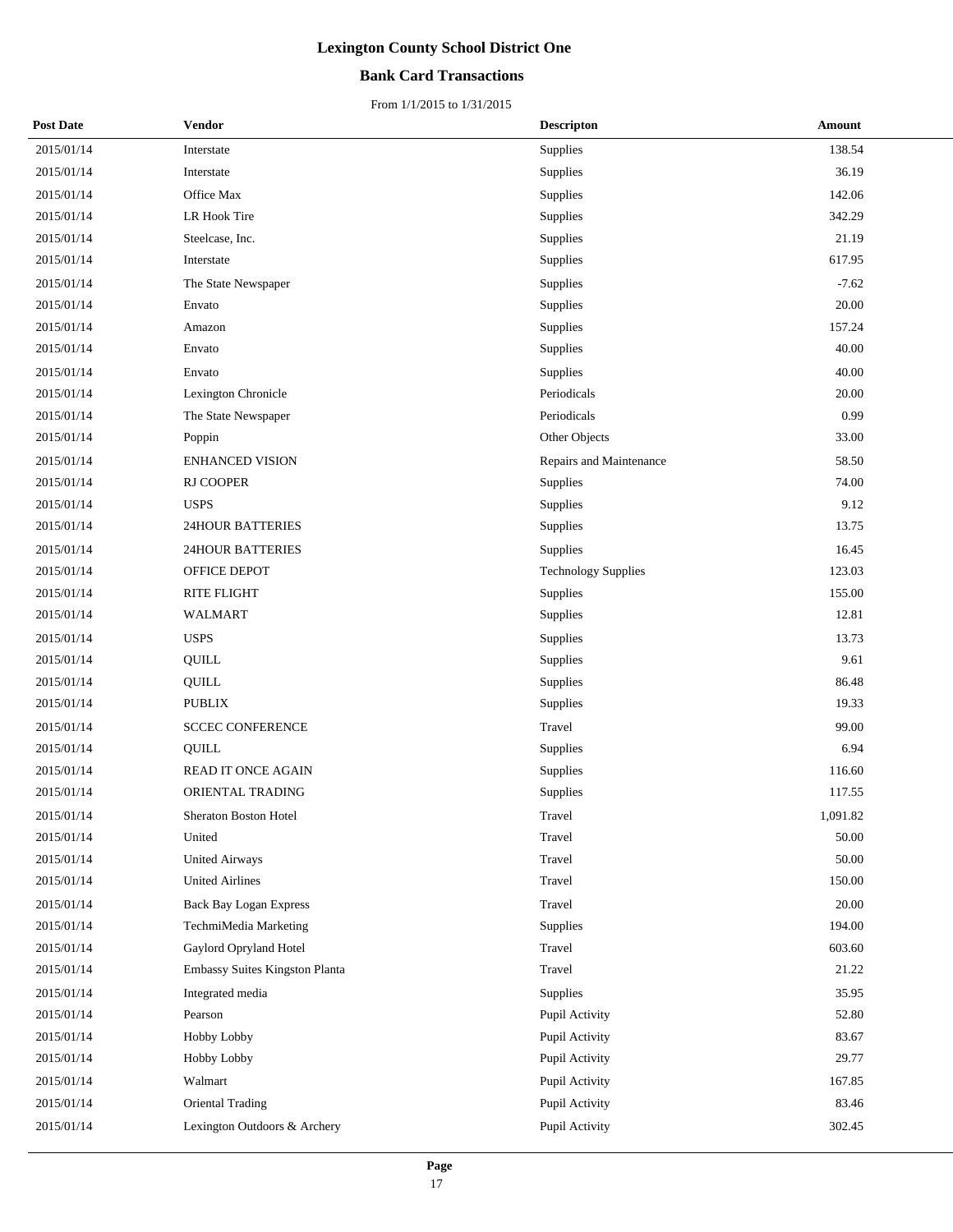## **Bank Card Transactions**

| <b>Post Date</b> | Vendor                      | <b>Descripton</b>     | Amount   |
|------------------|-----------------------------|-----------------------|----------|
| 2015/01/14       | College Board               | Pupil Activity        | 647.06   |
| 2015/01/14       | Wal-Mart                    | Pupil Activity        | 8.83     |
| 2015/01/14       | CEE@pbd.com                 | Pupil Activity        | 588.95   |
| 2015/01/14       | College Board               | Pupil Activity        | 647.06   |
| 2015/01/14       | Hobby Lobby                 | Pupil Activity        | 46.12    |
| 2015/01/14       | <b>USA Test Prep</b>        | Pupil Activity        | 1,050.00 |
| 2015/01/14       | <b>JW</b> Pepper            | Pupil Activity        | $-12.95$ |
| 2015/01/14       | Amazon.com                  | Pupil Activity        | 13.32    |
| 2015/01/14       | Amazon.com                  | Pupil Activity        | 61.65    |
| 2015/01/14       | Walmart                     | Pupil Activity        | 22.41    |
| 2015/01/14       | <b>PEARSON</b>              | Pupil Activity        | 118.07   |
| 2015/01/14       | <b>DOLLAR TREE</b>          | Pupil Activity        | 10.70    |
| 2015/01/14       | Hobby Lobby                 | Pupil Activity        | 50.22    |
| 2015/01/14       | Walmart                     | Pupil Activity        | 94.93    |
| 2015/01/14       | Home Depot                  | Pupil Activity        | 16.56    |
| 2015/01/14       | Fed Ex                      | Pupil Activity        | 13.26    |
| 2015/01/14       | <b>Revolution Dancewear</b> | Pupil Activity        | 223.05   |
| 2015/01/14       | Dollar Tree                 | Pupil Activity        | 2.14     |
| 2015/01/14       | Crystals2love.com           | Pupil Activity        | 209.75   |
| 2015/01/14       | Hobby Lobby                 | Pupil Activity        | 12.88    |
| 2015/01/14       | Lowe's                      | Pupil Activity        | 30.71    |
| 2015/01/14       | Weissman Designs            | Pupil Activity        | 15.95    |
| 2015/01/14       | Weissman Designs            | Pupil Activity        | 85.90    |
| 2015/01/14       | Weissman Designs for Dance  | Pupil Activity        | 619.65   |
| 2015/01/14       | Discount Dance              | Pupil Activity        | 131.76   |
| 2015/01/14       | Discount Dance              | Pupil Activity        | 188.99   |
| 2015/01/14       | Ed Smith Lumber             | Pupil Activity        | 236.75   |
| 2015/01/14       | Ed Smith Lumber             | Pupil Activity        | 118.96   |
| 2015/01/14       | Ed Smith Lumber             | Pupil Activity        | 418.64   |
| 2015/01/14       | Ed Smith Lumber             | Pupil Activity        | 44.79    |
| 2015/01/14       | <b>Ed Smith Lumber</b>      | <b>Pupil Activity</b> | 124.59   |
| 2015/01/14       | Wal-Mart                    | Pupil Activity        | 200.75   |
| 2015/01/14       | Trophy & Awards Center      | Pupil Activity        | 61.53    |
| 2015/01/14       | Agile Sports Tech./Hudl     | Pupil Activity        | 100.00   |
| 2015/01/14       | Storey's Florist            | Pupil Activity        | 48.15    |
| 2015/01/14       | Salsarita's                 | Pupil Activity        | 400.72   |
| 2015/01/14       | Town and Country            | Pupil Activity        | 36.00    |
| 2015/01/14       | <b>BSN</b> Sports           | Pupil Activity        | 215.63   |
| 2015/01/14       | Fatz                        | Pupil Activity        | 583.10   |
| 2015/01/14       | Publix                      | Pupil Activity        | 9.45     |
| 2015/01/14       | SCAAA - SC Athletic Assoc.  | Pupil Activity        | 330.00   |
| 2015/01/14       | Ocean Creek Resort          | Pupil Activity        | 107.66   |
| 2015/01/14       | Dick's Sporting Goods       | Pupil Activity        | 19.26    |
| 2015/01/14       | Country Cupboard            | Pupil Activity        | 10.94    |
| 2015/01/14       | Ed Smith Lumber             | Pupil Activity        | 14.79    |
|                  |                             |                       |          |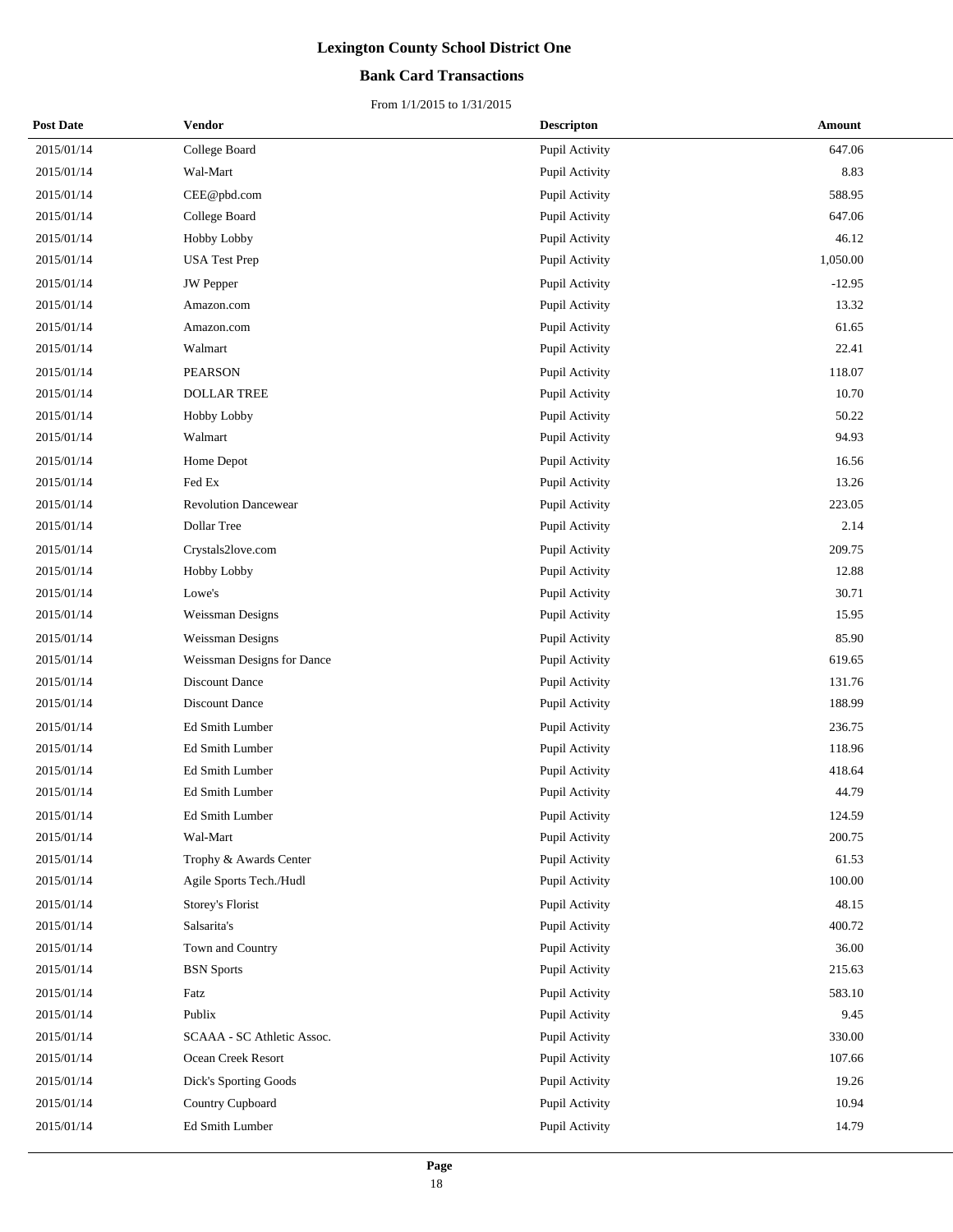## **Bank Card Transactions**

| <b>Post Date</b> | Vendor                    |          | <b>Descripton</b>    | Amount |
|------------------|---------------------------|----------|----------------------|--------|
| 2015/01/14       | Wal-Mart                  |          | Pupil Activity       | 122.91 |
| 2015/01/14       | Food Lion                 |          | Pupil Activity       | 32.95  |
| 2015/01/14       | <b>Academy Sports</b>     |          | Pupil Activity       | 53.99  |
| 2015/01/14       | Food Lion                 |          | Pupil Activity       | 32.95  |
| 2015/01/14       | <b>Academy Sports</b>     |          | Pupil Activity       | 275.89 |
| 2015/01/14       | Signarama                 |          | Pupil Activity       | 323.24 |
| 2015/01/14       | <b>Hibbett Sports</b>     |          | Pupil Activity       | 19.24  |
| 2015/01/14       | Wilson and Associates     |          | Pupil Activity       | 128.40 |
| 2015/01/14       | Derricks Service Center   |          | Pupil Activity       | 39.78  |
| 2015/01/14       | Epic Sports               |          | Pupil Activity       | 391.28 |
| 2015/01/14       | <b>Track Wrestling</b>    |          | Pupil Activity       | 31.00  |
| 2015/01/14       | <b>JW</b> Pepper          |          | Pupil Activity       | 80.99  |
| 2015/01/20       | Walmart                   | Supplies |                      | 74.14  |
| 2015/01/20       | Lowe's                    | Supplies |                      | 98.48  |
| 2015/01/20       | Hilton Hotel-Murtle Beach | Travel   |                      | 86.19  |
| 2015/01/20       | Lowe's                    | Supplies |                      | 30.84  |
| 2015/01/20       | Murphy Express            | Supplies |                      | 43.62  |
| 2015/01/20       | Vacuum Shop               | Supplies |                      | 14.87  |
| 2015/01/20       | Lowe's                    | Supplies |                      | 21.25  |
| 2015/01/20       | Walmart                   |          | Pupil Activity       | 110.97 |
| 2015/01/20       | Caughman's Meat Mkt.      |          | Pupil Activity       | 150.00 |
| 2015/01/20       | <b>Murphy Express</b>     |          | Pupil Activity       | 41.05  |
| 2015/01/21       | <b>UPS</b> Store          |          | Printing and Binding | 136.43 |
| 2015/01/21       | True Value                |          | Supplies-Maintenace  | 29.94  |
| 2015/01/21       | Wal Mart                  | Supplies |                      | 34.99  |
| 2015/01/21       | Hobby Lobby               | Supplies |                      | 13.36  |
| 2015/01/21       | <b>Oriental Trading</b>   |          | Pupil Activity       | 32.08  |
| 2015/01/21       | Wal Mart                  |          | Pupil Activity       | 80.30  |
| 2015/01/21       | Sunoco                    |          | Pupil Activity       | 48.00  |
| 2015/01/21       | Patterson Medical (Medco) |          | Pupil Activity       | 244.79 |
| 2015/01/21       | Patricia Grand            |          | Pupil Activity       | 96.01  |
| 2015/01/21       | Loves                     |          | Pupil Activity       | 41.00  |
| 2015/01/21       | Country Inn and Suites    |          | Pupil Activity       | 109.49 |
| 2015/01/21       | Country Inn and Suites    |          | Pupil Activity       | 109.49 |
| 2015/01/21       | Country Inn and Suites    |          | Pupil Activity       | 109.49 |
| 2015/01/21       | Country Inn and Suites    |          | Pupil Activity       | 109.49 |
| 2015/01/22       | Office Depot              | Supplies |                      | 177.55 |
| 2015/01/22       | Dollar Tree               |          | Other Objects        | 131.61 |
| 2015/01/22       | Walmart                   |          | Other Objects        | 410.84 |
| 2015/01/22       | <b>Big Lots</b>           |          | Other Objects        | 230.96 |
| 2015/01/22       | Carolina Pottery          |          | Other Objects        | 289.82 |
| 2015/01/22       | Lowes                     |          | Other Objects        | 146.75 |
| 2015/01/22       | Party City                |          | Other Objects        | 86.38  |
| 2015/01/22       | Lowes                     | Supplies |                      | 23.48  |
| 2015/01/22       | Lowes                     | Supplies |                      | 48.28  |
|                  |                           |          |                      |        |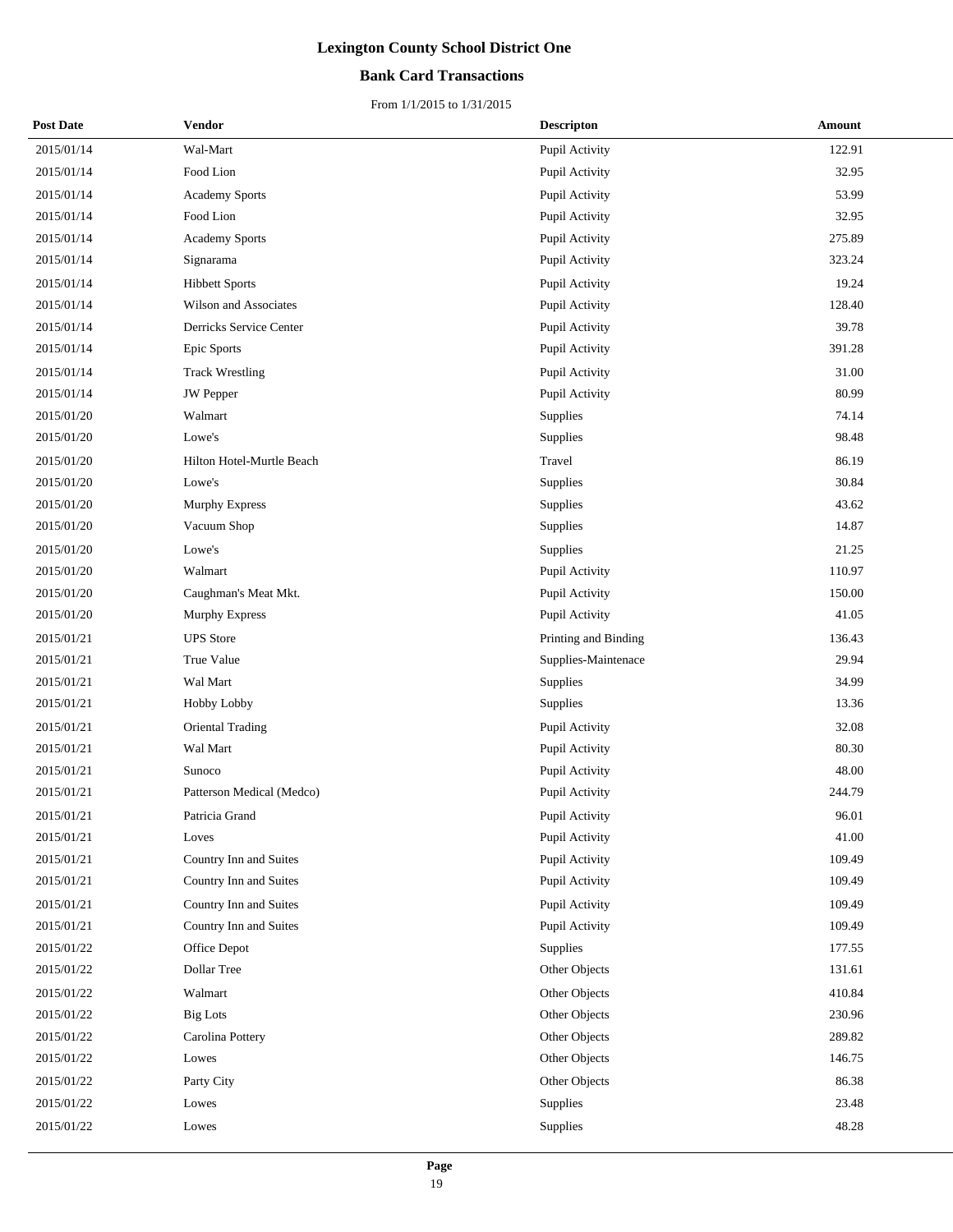## **Bank Card Transactions**

| <b>Post Date</b> | <b>Vendor</b>               | <b>Descripton</b>    | Amount   |
|------------------|-----------------------------|----------------------|----------|
| 2015/01/22       | Lowes                       | Supplies             | 6.01     |
| 2015/01/22       | City Electric               | Supplies             | 63.22    |
| 2015/01/22       | Lowes                       | Supplies             | 51.32    |
| 2015/01/22       | Lowes                       | Supplies             | 183.45   |
| 2015/01/22       | Lowes                       | Supplies             | 23.50    |
| 2015/01/22       | Lowes                       | Supplies             | 78.56    |
| 2015/01/22       | Lowes                       | Supplies             | 148.94   |
| 2015/01/26       | <b>ANOTHER PRINTER</b>      | Printing and Binding | 98.23    |
| 2015/01/26       | OFFICE DEPOT                | Supplies             | 137.92   |
| 2015/01/26       | World Book                  | Supplies             | 23.99    |
| 2015/01/26       | Scholastic                  | Supplies             | 4.00     |
| 2015/01/26       | Penquin Rentals             | Rentals              | 545.23   |
| 2015/01/26       | Pitt Stop                   | Pupil Transportation | 53.58    |
| 2015/01/26       | Hilton Garden Inn           | Pupil Transportation | 1,154.40 |
| 2015/01/26       | Dick Blick.com              | Supplies             | 250.59   |
| 2015/01/26       | <b>Pine Press Printing</b>  | Supplies             | 82.69    |
| 2015/01/26       | <b>UPS</b> Store            | Supplies             | 114.07   |
| 2015/01/26       | PBS.com                     | <b>Library Books</b> | 23.94    |
| 2015/01/26       | SC Assoc. School Librarians | Dues and Fees        | 50.00    |
| 2015/01/26       | Amazon                      | Supplies             | 791.60   |
| 2015/01/26       | Derricks Service Center     | Supplies             | 92.00    |
| 2015/01/26       | LOWE'S                      | Supplies             | 36.12    |
| 2015/01/26       | WALMART                     | Supplies             | 11.76    |
| 2015/01/26       | <b>DOLLAR TREE</b>          | Supplies             | 10.70    |
| 2015/01/26       | Amazon.com                  | Supplies             | 40.02    |
| 2015/01/26       | Holiday Inn Express         | Travel               | 322.00   |
| 2015/01/26       | Amazon.com                  | Supplies             | 11.30    |
| 2015/01/26       | Amazon                      | Pupil Activity       | 68.76    |
| 2015/01/26       | Scholastic                  | Pupil Activity       | 18.50    |
| 2015/01/26       | Walgreens                   | Pupil Activity       | 9.60     |
| 2015/01/26       | Scholastic                  | Pupil Activity       | 35.00    |
| 2015/01/26       | TeachersPayTeachers         | Pupil Activity       | 64.50    |
| 2015/01/26       | TeachersPayTeachers         | Pupil Activity       | 76.00    |
| 2015/01/26       | Hobby Lobby                 | Pupil Activity       | 26.40    |
| 2015/01/26       | Walmart.com                 | Pupil Activity       | 20.86    |
| 2015/01/26       | Amazon                      | Pupil Activity       | 33.12    |
| 2015/01/26       | Amazon                      | Pupil Activity       | 56.49    |
| 2015/01/26       | Amazon                      | Pupil Activity       | 56.49    |
| 2015/01/26       | Amaxon                      | Pupil Activity       | 36.34    |
| 2015/01/26       | Hobby Lobby                 | Pupil Activity       | 17.08    |
| 2015/01/26       | Amazon                      | Pupil Activity       | 55.35    |
| 2015/01/26       | Lowes                       | Pupil Activity       | 23.53    |
| 2015/01/26       | WALMART                     | Pupil Activity       | 41.57    |
| 2015/01/26       | EDUCATIONAL WONDERLAND      | Pupil Activity       | 147.90   |
| 2015/01/26       | Amazon.com                  | Pupil Activity       | 714.54   |
|                  |                             |                      |          |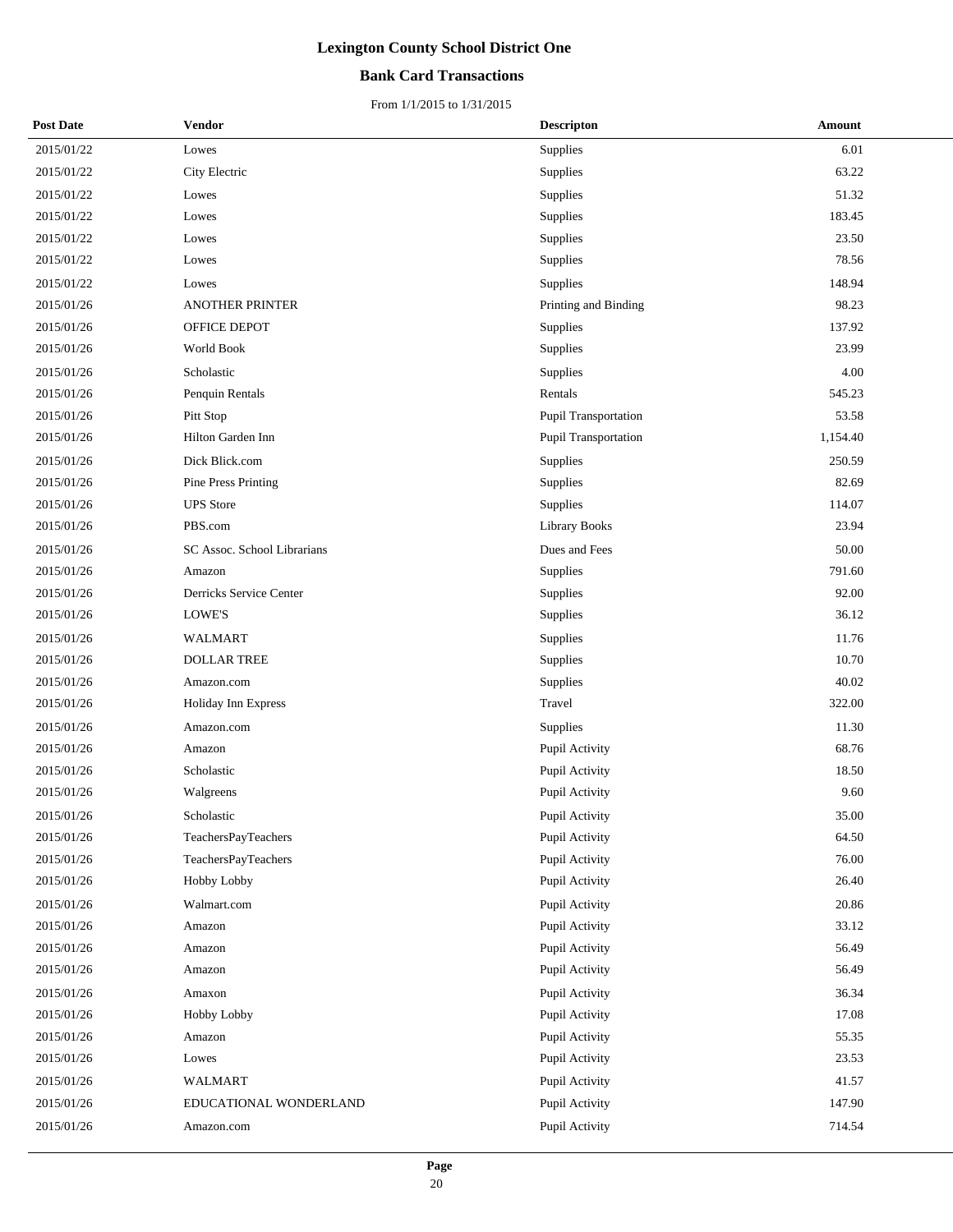## **Bank Card Transactions**

| <b>Post Date</b> | <b>Vendor</b>                  | <b>Descripton</b>    | Amount   |
|------------------|--------------------------------|----------------------|----------|
| 2015/01/26       | Ed Smith Lumber                | Pupil Activity       | 41.09    |
| 2015/01/26       | Exxon                          | Pupil Activity       | 12.95    |
| 2015/01/26       | Little Ceasars                 | Pupil Activity       | 85.60    |
| 2015/01/29       | Ferguson                       | Supplies-Maintenace  | 17.86    |
| 2015/01/29       | <b>Worthington Direct</b>      | Supplies             | 1,442.66 |
| 2015/01/29       | Home Depot                     | Supplies             | 109.14   |
| 2015/01/29       | Sears                          | Supplies             | 385.18   |
| 2015/01/30       | Jone's School supply           | Supplies             | 156.80   |
| 2015/01/30       | SCHOLASTIC BOOK FAIRS          | Supplies             | 200.00   |
| 2015/01/30       | THE READING WAREHOUSE          | Supplies             | 43.19    |
| 2015/01/30       | Amazon.com                     | Supplies             | 53.40    |
| 2015/01/30       | Amazon.com                     | Supplies             | 121.30   |
| 2015/01/30       | Amazon Marketplace             | Supplies             | 12.75    |
| 2015/01/30       | Office Depot                   | Supplies             | 18.60    |
| 2015/01/30       | Office Depot                   | Supplies             | 159.38   |
| 2015/01/30       | <b>USPS</b>                    | Supplies             | 6.49     |
| 2015/01/30       | <b>JW</b> Pepper               | Supplies             | 154.96   |
| 2015/01/30       | Walmart                        | Supplies             | 46.79    |
| 2015/01/30       | Office Depot                   | Supplies             | 599.14   |
| 2015/01/30       | <b>USPS</b>                    | Printing and Binding | 6.49     |
| 2015/01/30       | lowes                          | Supplies             | 36.50    |
| 2015/01/30       | Walmart                        | Supplies             | 22.31    |
| 2015/01/30       | <b>SCMEA</b>                   | Travel               | 80.00    |
| 2015/01/30       | Office Depot                   | Supplies             | 42.78    |
| 2015/01/30       | Amazon                         | Supplies             | 65.34    |
| 2015/01/30       | Musician's Supply              | Supplies             | 346.29   |
| 2015/01/30       | Amazon                         | Supplies             | 5.50     |
| 2015/01/30       | Gilbert PO                     | Supplies             | 274.40   |
| 2015/01/30       | <b>Staples</b>                 | Supplies             | 50.22    |
| 2015/01/30       | THE READING WAREHOUSE          | Supplies             | 106.00   |
| 2015/01/30       | THE READING WAREHOUSE          | Supplies             | 98.90    |
| 2015/01/30       | <b>SCCTE</b>                   | Travel               | 190.00   |
| 2015/01/30       | SC Music Educators Association | Travel               | 80.00    |
| 2015/01/30       | Lowcountry AHEC                | Travel               | 100.00   |
| 2015/01/30       | Lowcountry AHEC                | Travel               | 100.00   |
| 2015/01/30       | Dollar Tree                    | Supplies             | 11.77    |
| 2015/01/30       | <b>USPS</b>                    | Supplies             | 490.00   |
| 2015/01/30       | Walmart                        | <b>Supplies</b>      | 35.82    |
| 2015/01/30       | Lowes                          | Supplies             | 12.61    |
| 2015/01/30       | Lowes                          | Supplies             | 126.17   |
| 2015/01/30       | Michaels                       | Supplies             | 15.43    |
| 2015/01/30       | Cable & Connections            | Supplies             | 65.74    |
| 2015/01/30       | Michaels                       | Supplies             | 26.31    |
| 2015/01/30       | Pecknel Music                  | Supplies             | 280.88   |
| 2015/01/30       | Child's 1st Publication        | Supplies             | 181.04   |
|                  |                                |                      |          |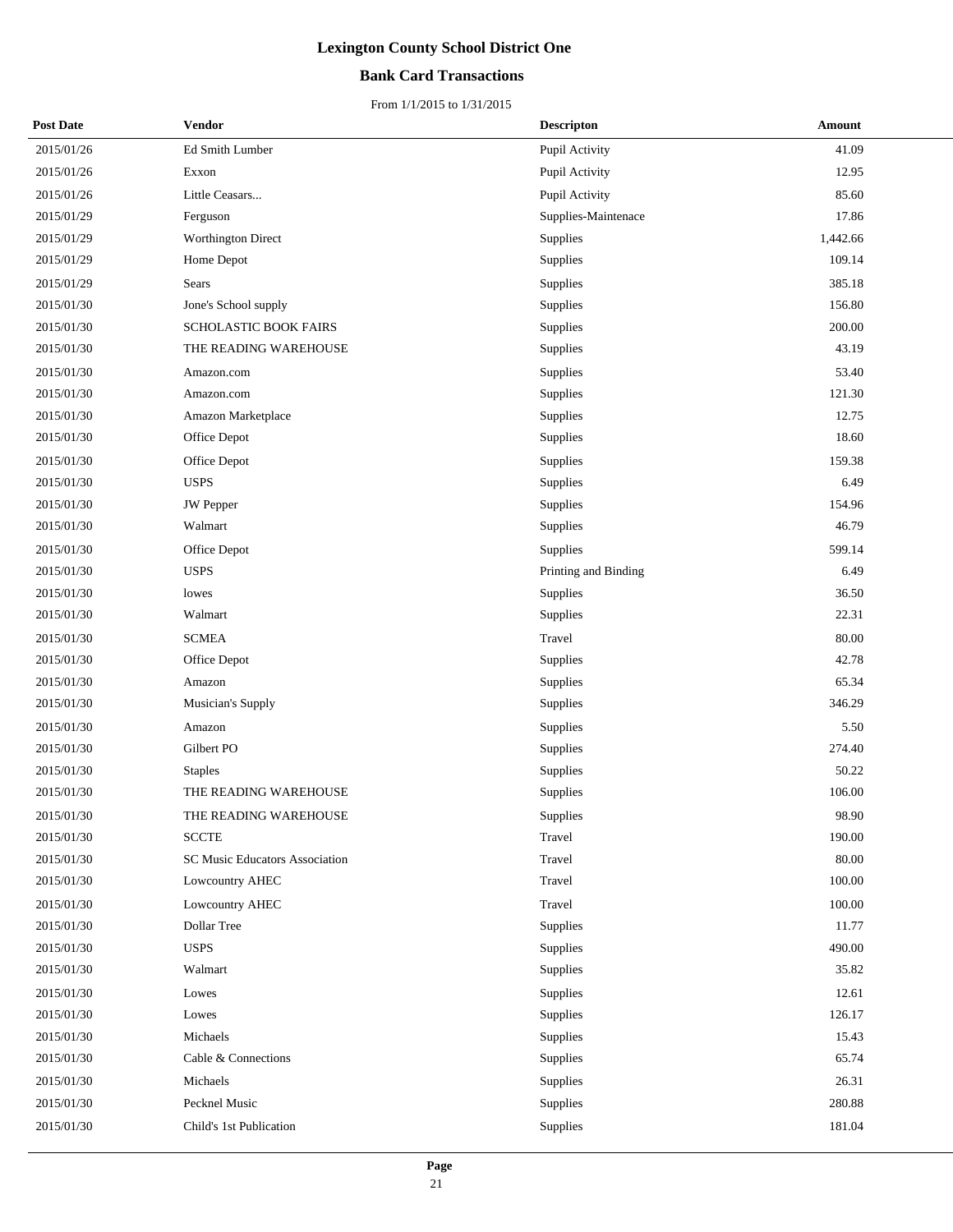## **Bank Card Transactions**

| <b>Post Date</b> | Vendor                         | <b>Descripton</b>       | <b>Amount</b> |
|------------------|--------------------------------|-------------------------|---------------|
| 2015/01/30       | Walmart                        | Supplies                | 19.26         |
| 2015/01/30       | Lowe's                         | Supplies                | 17.10         |
| 2015/01/30       | Walmart                        | Supplies                | 22.30         |
| 2015/01/30       | Knowledge Delivery Systems     | Travel                  | 150.00        |
| 2015/01/30       | PESI                           | Travel                  | 759.96        |
| 2015/01/30       | Office Depot                   | Supplies                | 48.00         |
| 2015/01/30       | Walmart                        | Other Objects           | 31.80         |
| 2015/01/30       | Chef Store                     | Other Objects           | 125.08        |
| 2015/01/30       | <b>AIRGAS</b>                  | Repairs and Maintenance | 60.53         |
| 2015/01/30       | HP.COM                         | Supplies                | 152.97        |
| 2015/01/30       | <b>OCULUS</b>                  | Supplies                | 744.00        |
| 2015/01/30       | <b>EXXON MOBIL</b>             | Supplies                | 14.00         |
| 2015/01/30       | THE HOME DEPOT                 | Supplies                | 128.23        |
| 2015/01/30       | <b>TRACTOR &amp; SUPPLY</b>    | Supplies                | 50.26         |
| 2015/01/30       | <b>LOWES</b>                   | Supplies                | 43.65         |
| 2015/01/30       | McCalls                        | Supplies                | 49.95         |
| 2015/01/30       | Office Depot                   | Supplies                | 2.66          |
| 2015/01/30       | Office Depot                   | Supplies                | 149.39        |
| 2015/01/30       | Office Depot                   | Supplies                | 106.79        |
| 2015/01/30       | Amazon.com                     | Supplies                | 66.80         |
| 2015/01/30       | Amazon.com                     | Supplies                | 66.81         |
| 2015/01/30       | Amazon.com                     | Supplies                | 33.42         |
| 2015/01/30       | PayPal rollercoast             | Supplies                | 129.95        |
| 2015/01/30       | SC Music Educators Association | Travel                  | 80.00         |
| 2015/01/30       | <b>JW</b> Pepper               | Supplies                | 90.45         |
| 2015/01/30       | Amazon                         | Supplies                | 8.46          |
| 2015/01/30       | School health corp             | <b>Supplies</b>         | 32.70         |
| 2015/01/30       | Emergency medical              | Supplies                | 14.99         |
| 2015/01/30       | BI-LO GROCERY #5757            | Supplies                | 21.78         |
| 2015/01/30       | Office Depot                   | Supplies                | 214.34        |
| 2015/01/30       | Lowe's                         | Supplies                | 71.58         |
| 2015/01/30       | Foxfire Magazine               | Periodicals             | 31.00         |
| 2015/01/30       | Amazon.Com                     | Supplies                | 49.99         |
| 2015/01/30       | Amazon.Com                     | Supplies                | 99.71         |
| 2015/01/30       | Amazon.Com                     | Supplies                | 13.46         |
| 2015/01/30       | Amazon.Com                     | Supplies                | 20.81         |
| 2015/01/30       | Amazon.Com                     | Supplies                | 6.22          |
| 2015/01/30       | Amazon.Com                     | <b>Supplies</b>         | 41.80         |
| 2015/01/30       | Amazon.Com                     | Supplies                | 25.22         |
| 2015/01/30       | SREB Leadership Forum          | Travel                  | 125.00        |
| 2015/01/30       | Travelocity                    | Travel                  | 11.12         |
| 2015/01/30       | US Airways (Travelocity.com)   | Travel                  | 265.70        |
| 2015/01/30       | SREB Leadership Forum          | Travel                  | 125.00        |
| 2015/01/30       | <b>NSTA</b>                    | Travel                  | 255.00        |
| 2015/01/30       | Shape America                  | Travel                  | 475.00        |
|                  |                                |                         |               |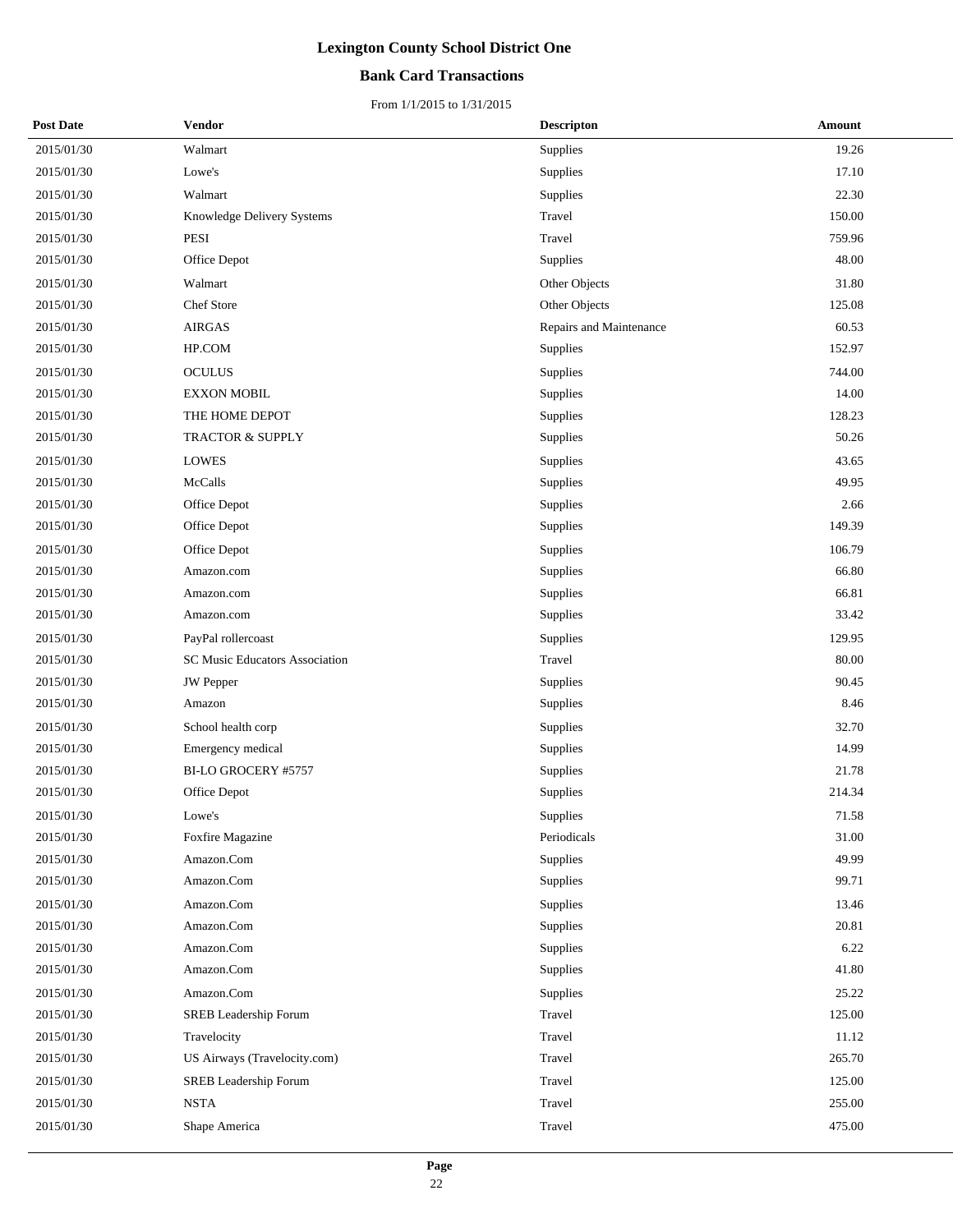## **Bank Card Transactions**

| <b>Post Date</b> | Vendor                         | <b>Descripton</b>          | Amount   |
|------------------|--------------------------------|----------------------------|----------|
| 2015/01/30       | Minuteman Press                | Printing and Binding       | 177.89   |
| 2015/01/30       | $\bold{ASCD}$                  | <b>Supplies</b>            | 76.88    |
| 2015/01/30       | Office Depot                   | Supplies                   | 65.24    |
| 2015/01/30       | White House Florist            | Supplies                   | 64.15    |
| 2015/01/30       | Office Depot                   | Supplies                   | 149.99   |
| 2015/01/30       | Amazon                         | Supplies                   | 179.39   |
| 2015/01/30       | <b>Expeditionary Learning</b>  | Supplies                   | 27.00    |
| 2015/01/30       | <b>ASCD</b>                    | Dues and Fees              | 44.50    |
| 2015/01/30       | <b>SCMEA</b>                   | Travel                     | 80.00    |
| 2015/01/30       | <b>Embassy Suites</b>          | Travel                     | 98.79    |
| 2015/01/30       | <b>Embassy Suites Resort</b>   | Travel                     | 208.68   |
| 2015/01/30       | <b>NSBA</b>                    | Travel                     | 725.00   |
| 2015/01/30       | <b>NSBA</b>                    | Travel                     | 725.00   |
| 2015/01/30       | AASA                           | Travel                     | $-70.00$ |
| 2015/01/30       | AASA                           | Travel                     | 845.00   |
| 2015/01/30       | Levenger                       | <b>Supplies</b>            | 236.89   |
| 2015/01/30       | Levenger                       | Supplies                   | 27.91    |
| 2015/01/30       | Walmart                        | Supplies                   | 94.22    |
| 2015/01/30       | Adobe Systems                  | <b>Technology Supplies</b> | 19.99    |
| 2015/01/30       | Yummie Creations               | Other Objects              | 22.13    |
| 2015/01/30       | <b>EB SC Autism</b>            | Travel                     | 103.98   |
| 2015/01/30       | <b>USPS</b>                    | Supplies                   | 5.75     |
| 2015/01/30       | Office Depot                   | Supplies                   | 285.77   |
| 2015/01/30       | <b>USPS</b>                    | Supplies                   | 3.79     |
| 2015/01/30       | <b>SCASA</b>                   | Dues and Fees              | 175.50   |
| 2015/01/30       | <b>USPS</b>                    | Supplies                   | 3.37     |
| 2015/01/30       | Office Depot                   | Supplies                   | 154.04   |
| 2015/01/30       | <b>US Postal Service</b>       | Supplies                   | 104.70   |
| 2015/01/30       | SASBO 336-2699922 NC           | Travel                     | 350.00   |
| 2015/01/30       | POSTAL EXPRESS LEXINGTON SC    | Supplies                   | 8.20     |
| 2015/01/30       | ACCOUNTANCY BOARD 803-896-4326 | Dues and Fees              | 80.00    |
| 2015/01/30       | SOUTH CAROLINA ASSOCIA 803-920 | Dues and Fees              | 40.00    |
| 2015/01/30       | Shell Oil                      | Supplies-Maintenace        | 64.54    |
| 2015/01/30       | A-Z Lawnmower                  | Supplies-Maintenace        | 87.82    |
| 2015/01/30       | Enlows                         | Supplies-Maintenace        | 44.73    |
| 2015/01/30       | Gateway                        | Supplies-Maintenace        | 55.59    |
| 2015/01/30       | <b>Bobcat of Columbia</b>      | Supplies-Maintenace        | 83.34    |
| 2015/01/30       | <b>Advance Auto Parts</b>      | Supplies-Maintenace        | 158.21   |
| 2015/01/30       | CarQuest                       | Supplies-Maintenace        | 89.36    |
| 2015/01/30       | <b>Blanchard Machinery</b>     | Supplies-Maintenace        | 318.76   |
| 2015/01/30       | True Value                     | Supplies-Maintenace        | 22.43    |
| 2015/01/30       | Shell Oil                      | Supplies-Maintenace        | 46.89    |
| 2015/01/30       | Shell Oil                      | Supplies-Maintenace        | 64.40    |
| 2015/01/30       | CarQuest                       | Supplies-Maintenace        | 59.68    |
| 2015/01/30       | Northern Tool                  | Supplies-Maintenace        | 88.78    |
|                  |                                |                            |          |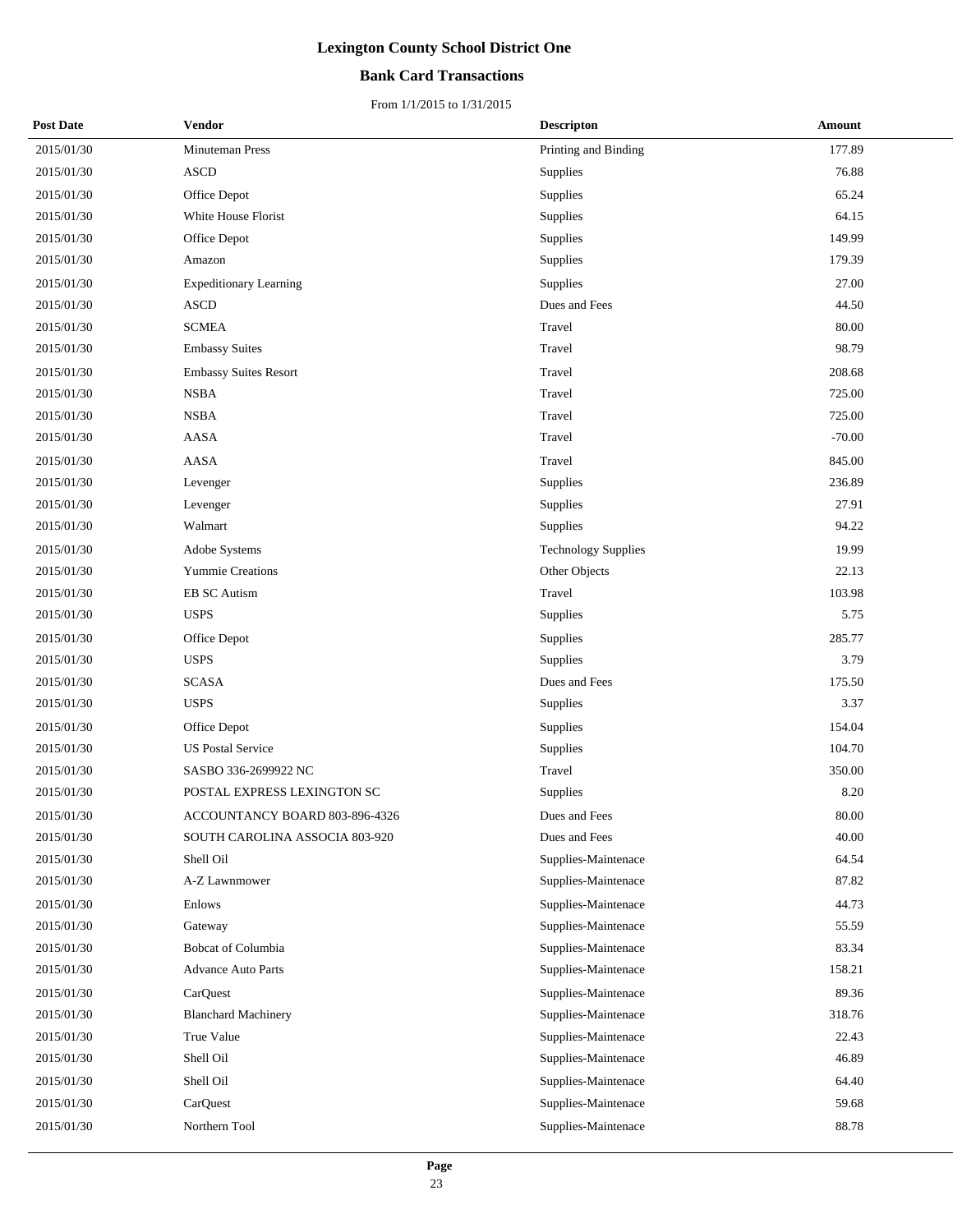## **Bank Card Transactions**

| <b>Post Date</b> | Vendor            | <b>Descripton</b>   | Amount   |
|------------------|-------------------|---------------------|----------|
| 2015/01/30       | Enlows            | Supplies-Maintenace | 153.71   |
| 2015/01/30       | CarQuest          | Supplies-Maintenace | 115.53   |
| 2015/01/30       | Ferguson          | Supplies-Maintenace | 67.22    |
| 2015/01/30       | CarQuest          | Supplies-Maintenace | 160.00   |
| 2015/01/30       | Enlows            | Supplies-Maintenace | 17.93    |
| 2015/01/30       | Gateway           | Supplies-Maintenace | 8.59     |
| 2015/01/30       | Herndon Chevrolet | Supplies-Maintenace | 64.42    |
| 2015/01/30       | Gateway           | Supplies-Maintenace | 140.47   |
| 2015/01/30       | Gateway           | Supplies-Maintenace | 92.40    |
| 2015/01/30       | Enlows            | Supplies-Maintenace | 81.56    |
| 2015/01/30       | LOWE'S            | Supplies            | 132.73   |
| 2015/01/30       | Lowe's            | Supplies-Maintenace | 10.02    |
| 2015/01/30       | Lowe's            | Supplies-Maintenace | 65.39    |
| 2015/01/30       | City Electric     | Supplies-Maintenace | 169.12   |
| 2015/01/30       | Home Depot        | Supplies-Maintenace | 37.43    |
| 2015/01/30       | City Electric     | Supplies-Maintenace | 20.43    |
| 2015/01/30       | KANGAROO EXPRESS  | Supplies            | 18.53    |
| 2015/01/30       | <b>LOWES</b>      | Supplies            | 29.64    |
| 2015/01/30       | AutoZone          | Supplies-Maintenace | 81.70    |
| 2015/01/30       | City Electric     | Supplies-Maintenace | 37.54    |
| 2015/01/30       | Atlas Outdoor     | Supplies-Maintenace | 114.30   |
| 2015/01/30       | City Electric     | Supplies-Maintenace | 43.79    |
| 2015/01/30       | True Value        | Supplies-Maintenace | 26.72    |
| 2015/01/30       | Walker Hardware   | Supplies-Maintenace | 24.66    |
| 2015/01/30       | Lowe's            | Supplies            | 28.00    |
| 2015/01/30       | Lowe's            | Supplies            | 96.29    |
| 2015/01/30       | Walker Hardware   | Supplies            | 16.37    |
| 2015/01/30       | Shumpert's IGA    | Supplies            | 39.29    |
| 2015/01/30       | Lowe's            | Supplies-Maintenace | 79.84    |
| 2015/01/30       | Gateway           | Supplies-Maintenace | 112.35   |
| 2015/01/30       | <b>TRUE VALUE</b> | Supplies            | 70.53    |
| 2015/01/30       | City Electric     | Supplies-Maintenace | 46.27    |
| 2015/01/30       | Gateway           | Supplies-Maintenace | 72.02    |
| 2015/01/30       | City Electric     | Supplies-Maintenace | 37.54    |
| 2015/01/30       | Harbor Freight    | Supplies            | 235.30   |
| 2015/01/30       | A-Z Lawnmower     | Supplies-Maintenace | 117.44   |
| 2015/01/30       | Ferguson          | Supplies-Maintenace | 96.84    |
| 2015/01/30       | A-Z Lawnmower     | Supplies-Maintenace | 23.97    |
| 2015/01/30       | Ferguson          | Supplies-Maintenace | 17.04    |
| 2015/01/30       | Sherwin Williams  | Supplies-Maintenace | 149.39   |
| 2015/01/30       | Ferguson          | Supplies-Maintenace | 53.01    |
| 2015/01/30       | Lowe's            | Supplies            | 39.98    |
| 2015/01/30       | Lowe's            | Supplies            | 45.67    |
| 2015/01/30       | Lowe's            | Supplies            | 253.35   |
| 2015/01/30       | Lowes - Credit    | Supplies            | $-96.27$ |
|                  |                   |                     |          |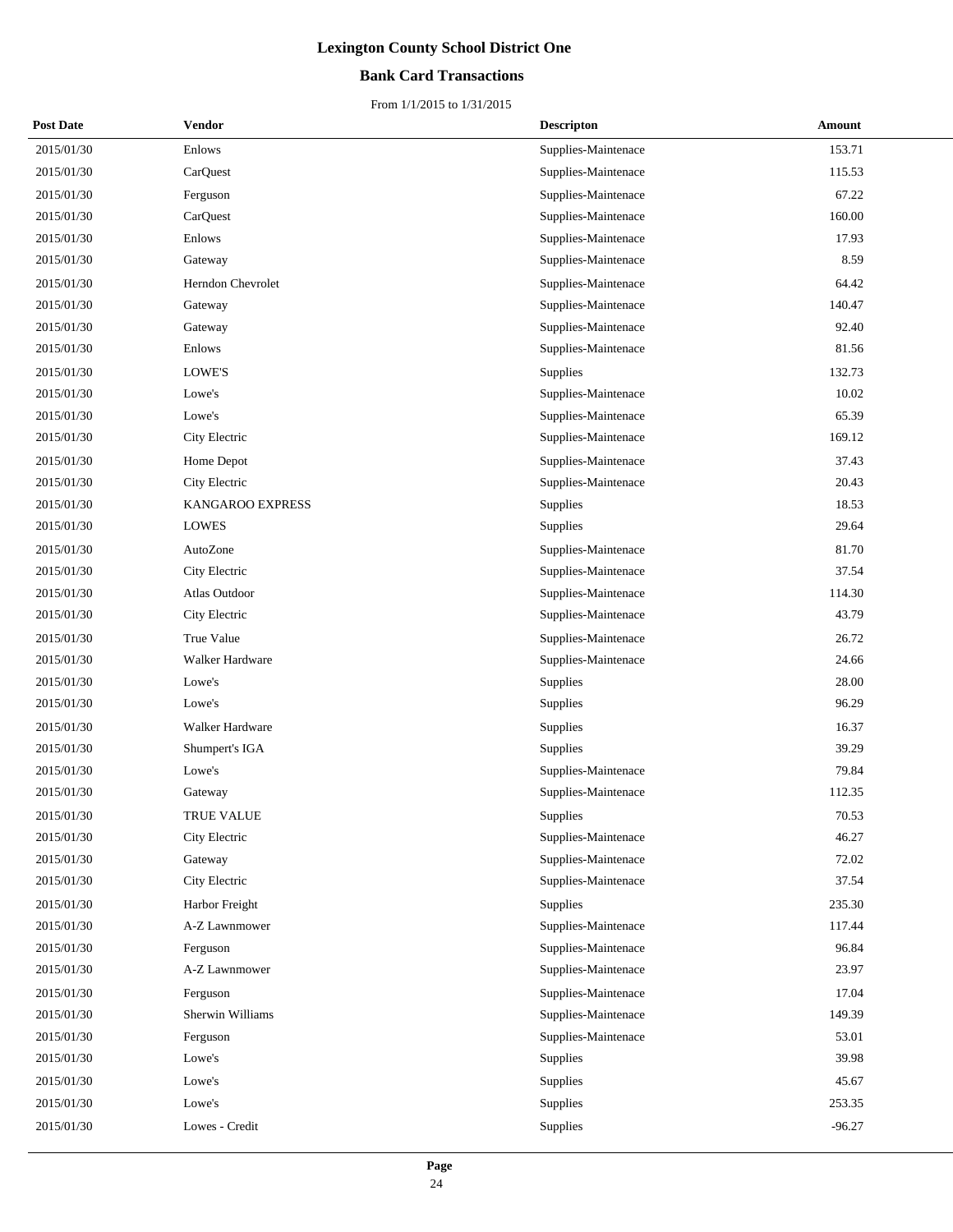## **Bank Card Transactions**

| <b>Post Date</b> | Vendor                         | <b>Descripton</b>   | Amount   |
|------------------|--------------------------------|---------------------|----------|
| 2015/01/30       | Lowes                          | Supplies            | 84.53    |
| 2015/01/30       | <b>Batteries Plus</b>          | Supplies-Maintenace | 81.53    |
| 2015/01/30       | Atlas Outdoor                  | Supplies-Maintenace | 149.69   |
| 2015/01/30       | Ed Smith Lumber                | Supplies            | 94.12    |
| 2015/01/30       | Target                         | Supplies            | 27.79    |
| 2015/01/30       | Ferguson                       | Supplies-Maintenace | 106.39   |
| 2015/01/30       | Lowe's                         | Supplies-Maintenace | 43.11    |
| 2015/01/30       | HOOKANDLOOP.COM                | Supplies            | 65.29    |
| 2015/01/30       | Ed Smith Lumber                | Supplies            | 49.76    |
| 2015/01/30       | Ed Smith Lumber                | Supplies            | 21.18    |
| 2015/01/30       | Ed Smith Lumber                | Supplies            | 7.61     |
| 2015/01/30       | WP Law                         | Supplies-Maintenace | 75.63    |
| 2015/01/30       | Lowe's                         | Supplies-Maintenace | 11.24    |
| 2015/01/30       | Ed Smith Lumber                | Supplies-Maintenace | 26.22    |
| 2015/01/30       | <b>Tractor Supply</b>          | Supplies-Maintenace | 71.88    |
| 2015/01/30       | Enlows                         | Supplies-Maintenace | 59.92    |
| 2015/01/30       | A-Z Lawnmower                  | Supplies-Maintenace | 117.44   |
| 2015/01/30       | Ed Smith Lumber                | Supplies-Maintenace | 89.88    |
| 2015/01/30       | Lowes                          | Supplies            | 53.19    |
| 2015/01/30       | Enlows                         | Supplies-Maintenace | 115.73   |
| 2015/01/30       | A-Z Lawnmower                  | Supplies-Maintenace | 218.28   |
| 2015/01/30       | Lowes                          | Supplies            | 68.04    |
| 2015/01/30       | Walker Hardware                | Supplies            | 2.33     |
| 2015/01/30       | Lowe's                         | Supplies            | 74.70    |
| 2015/01/30       | Ferguson                       | Supplies-Maintenace | 13.38    |
| 2015/01/30       | Oswald Lumber                  | Supplies-Maintenace | 72.76    |
| 2015/01/30       | Gateway                        | Supplies-Maintenace | 7.81     |
| 2015/01/30       | Forms and Supply               | Supplies            | 122.30   |
| 2015/01/30       | Press Plus                     | Periodicals         | 8.95     |
| 2015/01/30       | Things Remembered              | Other Objects       | 517.79   |
| 2015/01/30       | Walmart                        | Other Objects       | 35.65    |
| 2015/01/30       | Kingston Planation - Embassy S | Travel              | 459.51   |
| 2015/01/30       | Lowe's                         | Supplies            | 29.94    |
| 2015/01/30       | Walmart                        | Supplies            | 8.28     |
| 2015/01/30       | Dollar General Store           | Supplies            | 45.72    |
| 2015/01/30       | Amazon.com                     | Supplies            | 15.97    |
| 2015/01/30       | Amazon.com                     | Supplies            | 26.43    |
| 2015/01/30       | Amazon.com                     | Supplies            | 16.78    |
| 2015/01/30       | Amazon.com                     | Supplies            | 131.07   |
| 2015/01/30       | Walmart                        | Supplies            | 52.24    |
| 2015/01/30       | Office Depot                   | Supplies            | 32.08    |
| 2015/01/30       | Walmart                        | Supplies            | 17.59    |
| 2015/01/30       | Franklin Covey Seminar         | Travel              | 1,595.00 |
| 2015/01/30       | Walmart                        | Supplies            | 20.79    |
| 2015/01/30       | Sumo Japanese Restaurant       | Supplies            | 153.87   |
|                  |                                |                     |          |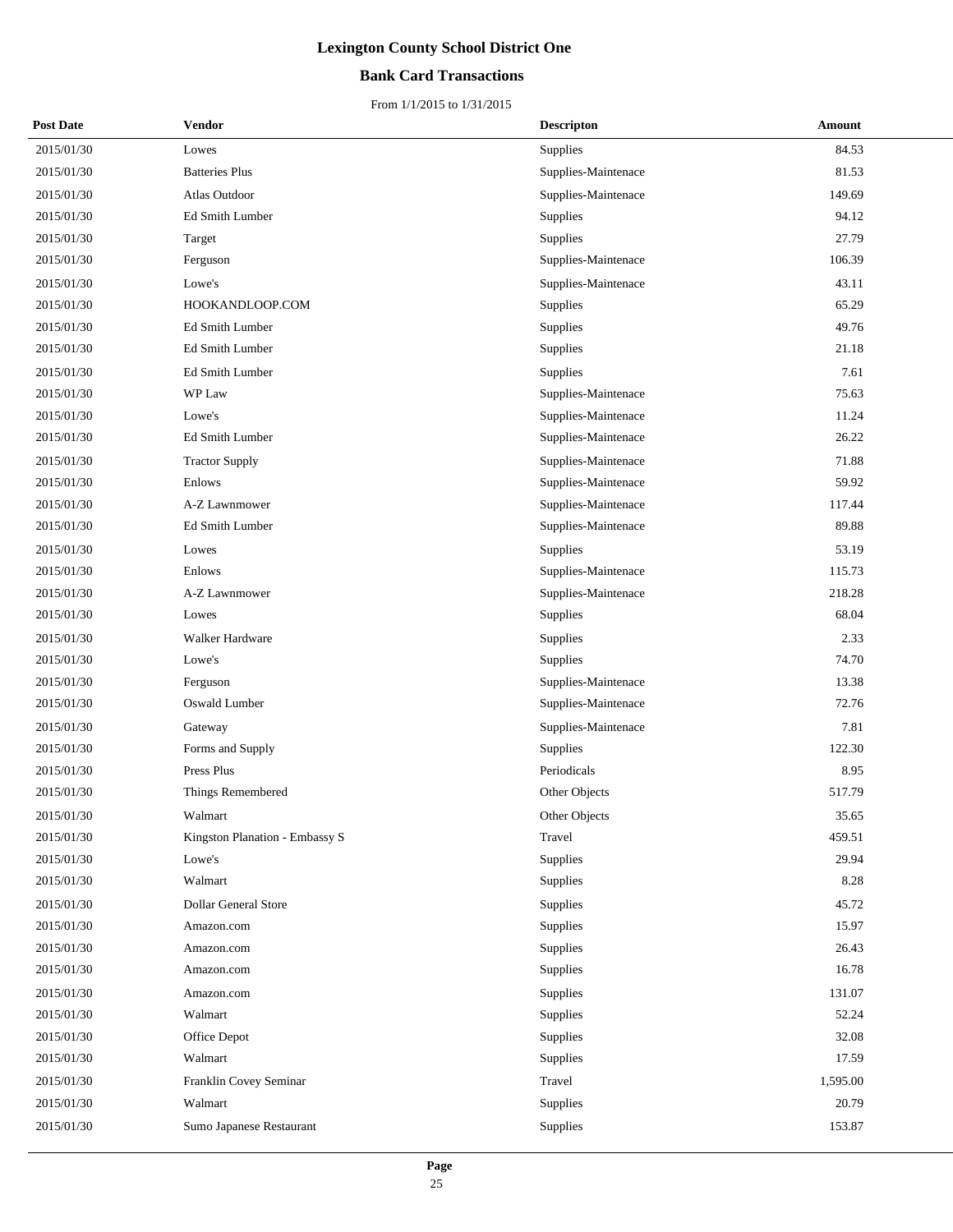## **Bank Card Transactions**

| <b>Post Date</b> | Vendor                         | <b>Descripton</b> | Amount  |
|------------------|--------------------------------|-------------------|---------|
| 2015/01/30       | <b>ENLOWS</b>                  | Supplies          | 86.82   |
| 2015/01/30       | NYC LIMOUSINE                  | Travel            | 402.00  |
| 2015/01/30       | <b>NYC LIMOUSINE</b>           | Travel            | 387.00  |
| 2015/01/30       | Embassy Suites, N. Charleston- | Travel            | 360.93  |
| 2015/01/30       | Embassy Suites, N. Charleston  | Travel            | 360.93  |
| 2015/01/30       | Embassy Suites, N. Charleston  | Travel            | 360.93  |
| 2015/01/30       | Barnes & Noble                 | Supplies          | 227.70  |
| 2015/01/30       | Amazon                         | Supplies          | 324.12  |
| 2015/01/30       | Amazon                         | Supplies          | 252.98  |
| 2015/01/30       | Amazon                         | Supplies          | 304.00  |
| 2015/01/30       | Amazon                         | Supplies          | 162.06  |
| 2015/01/30       | Amazon                         | Supplies          | 405.75  |
| 2015/01/30       | Amazon                         | Supplies          | 361.11  |
| 2015/01/30       | Amazon                         | Supplies          | 266.00  |
| 2015/01/30       | Barnes & Noble                 | Supplies          | 462.67  |
| 2015/01/30       | Amazon                         | Supplies          | 196.77  |
| 2015/01/30       | Amazon                         | <b>Supplies</b>   | 418.80  |
| 2015/01/30       | Amazon                         | Supplies          | 475.00  |
| 2015/01/30       | Barnes & Noble                 | Supplies          | 11.98   |
| 2015/01/30       | <b>WALMART</b>                 | Supplies          | 23.16   |
| 2015/01/30       | Walmart                        | Supplies          | 10.64   |
| 2015/01/30       | WalMart                        | Supplies          | 30.70   |
| 2015/01/30       | Random House                   | Supplies          | 4.80    |
| 2015/01/30       | Random House                   | Supplies          | $-4.80$ |
| 2015/01/30       | <b>Inspired Educators</b>      | Supplies          | 263.56  |
| 2015/01/30       | Upstate Schools consortium     | Travel            | 200.00  |
| 2015/01/30       | Office Depot                   | Supplies          | 251.77  |
| 2015/01/30       | <b>Woodburn Press</b>          | Supplies          | 449.36  |
| 2015/01/30       | Office Depot                   | Pupil Activity    | 24.21   |
| 2015/01/30       | Bilingual Dictionaries, Inc.   | Pupil Activity    | 46.85   |
| 2015/01/30       | Amazon.com                     | Pupil Activity    | 26.49   |
| 2015/01/30       | make music inc.                | Pupil Activity    | 350.00  |
| 2015/01/30       | KNex                           | Pupil Activity    | 41.88   |
| 2015/01/30       | Kendall Hunt Publishing        | Pupil Activity    | 30.46   |
| 2015/01/30       | Genesis                        | Pupil Activity    | 60.00   |
| 2015/01/30       | Lexington True Value           | Pupil Activity    | 21.83   |
| 2015/01/30       | <b>SCHOLASTIC</b>              | Pupil Activity    | 72.11   |
| 2015/01/30       | Filmarobics                    | Pupil Activity    | 68.85   |
| 2015/01/30       | dsgn science math              | Pupil Activity    | 57.00   |
| 2015/01/30       | <b>PUBLIX</b>                  | Pupil Activity    | 66.09   |
| 2015/01/30       | WALMART                        | Pupil Activity    | 49.05   |
| 2015/01/30       | Office Depot                   | Pupil Activity    | 67.40   |
| 2015/01/30       | Office Depot                   | Pupil Activity    | 35.93   |
| 2015/01/30       | Office Depot                   | Pupil Activity    | 62.04   |
| 2015/01/30       | Really Good Stuff              | Pupil Activity    | 94.71   |
|                  |                                |                   |         |